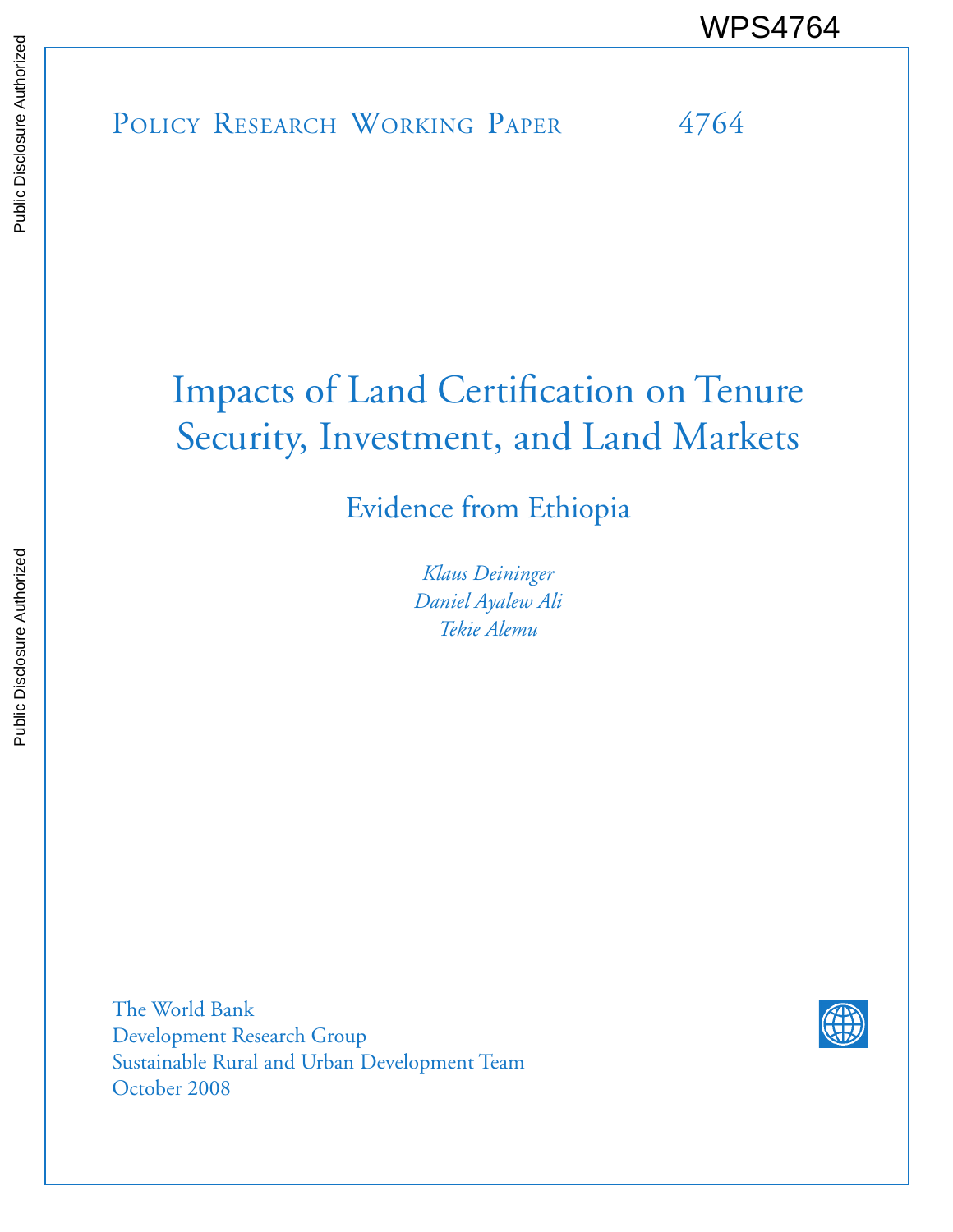# **Abstract**

Although early attempts at land titling in Africa were often unsuccessful, the need to secure rights in view of increased demand for land, options for registration of a continuum of individual or communal rights under new laws, and the scope for reducing costs by combining information technology with participatory methods have led to renewed interest. This paper uses a difference-

in-difference approach to assess economic impacts of a low-cost registration program in Ethiopia that, over 5 years, covered some 20 million parcels. Despite policy constraints, the program increased tenure security, landrelated investment, and rental market participation and yielded benefits significantly above the cost of implementation.

This paper—a product of the Sustainable Rural and Urban Development Team, Development Research Group—is part of a larger effort in the department to assess the impact of land policies. Policy Research Working Papers are also posted on the Web at http://econ.worldbank.org. The authors may be contacted at deininger@worldbank.org and dali1@worldbank.org.

*The Policy Research Working Paper Series disseminates the findings of work in progress to encourage the exchange of ideas about development issues. An objective of the series is to get the findings out quickly, even if the presentations are less than fully polished. The papers carry the names of the authors and should be cited accordingly. The findings, interpretations, and conclusions expressed in this paper are entirely those of the authors. They do not necessarily represent the views of the International Bank for Reconstruction and Development/World Bank and its affiliated organizations, or those of the Executive Directors of the World Bank or the governments they represent.*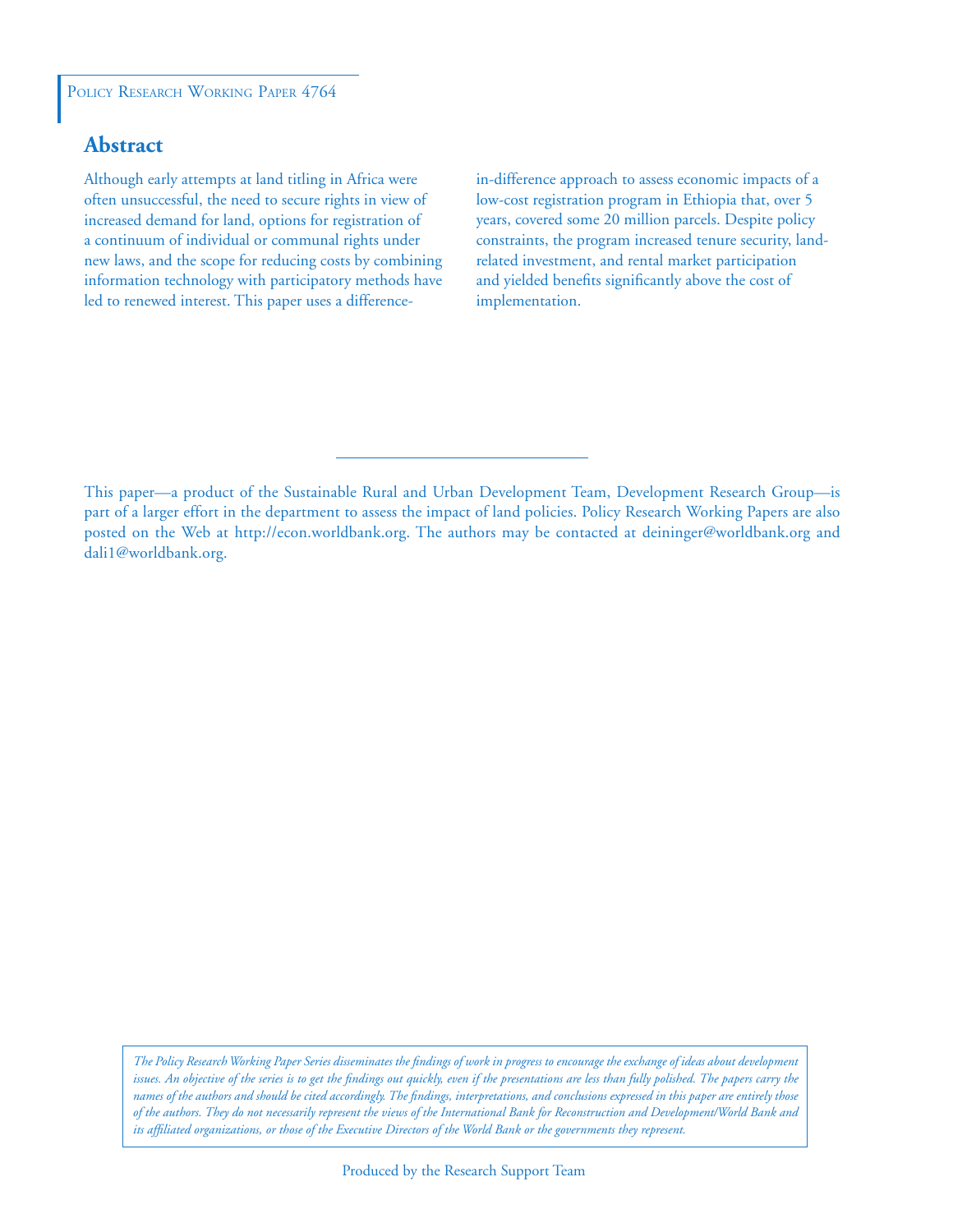# **Impacts of Land Certification on Tenure Security, Investment,**

# **and Land Markets: Evidence from Ethiopia**

# **Klaus Deininger\* , Daniel Ayalew Ali\* , Tekie Alemu#**

\* World Bank, 1818 H St. NW, Washington, DC 20433 [kdeininger@worldbank.org,](mailto:kdeininger@worldbank.org) [dali1@worldbank.org](mailto:dali1@worldbank.org)

# Department of Economics, Addis Ababa University, P.O. Box 1176, Addis Ababa, Ethiopia [tekiealemu@yahoo.com](mailto:tekiealemu@yahoo.com)

*Keywords***:** land certification, land rights, tenure security, investment, rental market, Ethiopia *JEL: O13*, O17, Q15

We would like to thank AAU staff for expert data collection. Financial support from the collaborative DFID-World Bank program on land policies and rural development and the Norwegian ESSD Trust Fund (Environment Window) is gratefully acknowledged. The views expressed in this paper are those of the authors and do not necessarily reflect those of our respective institutions.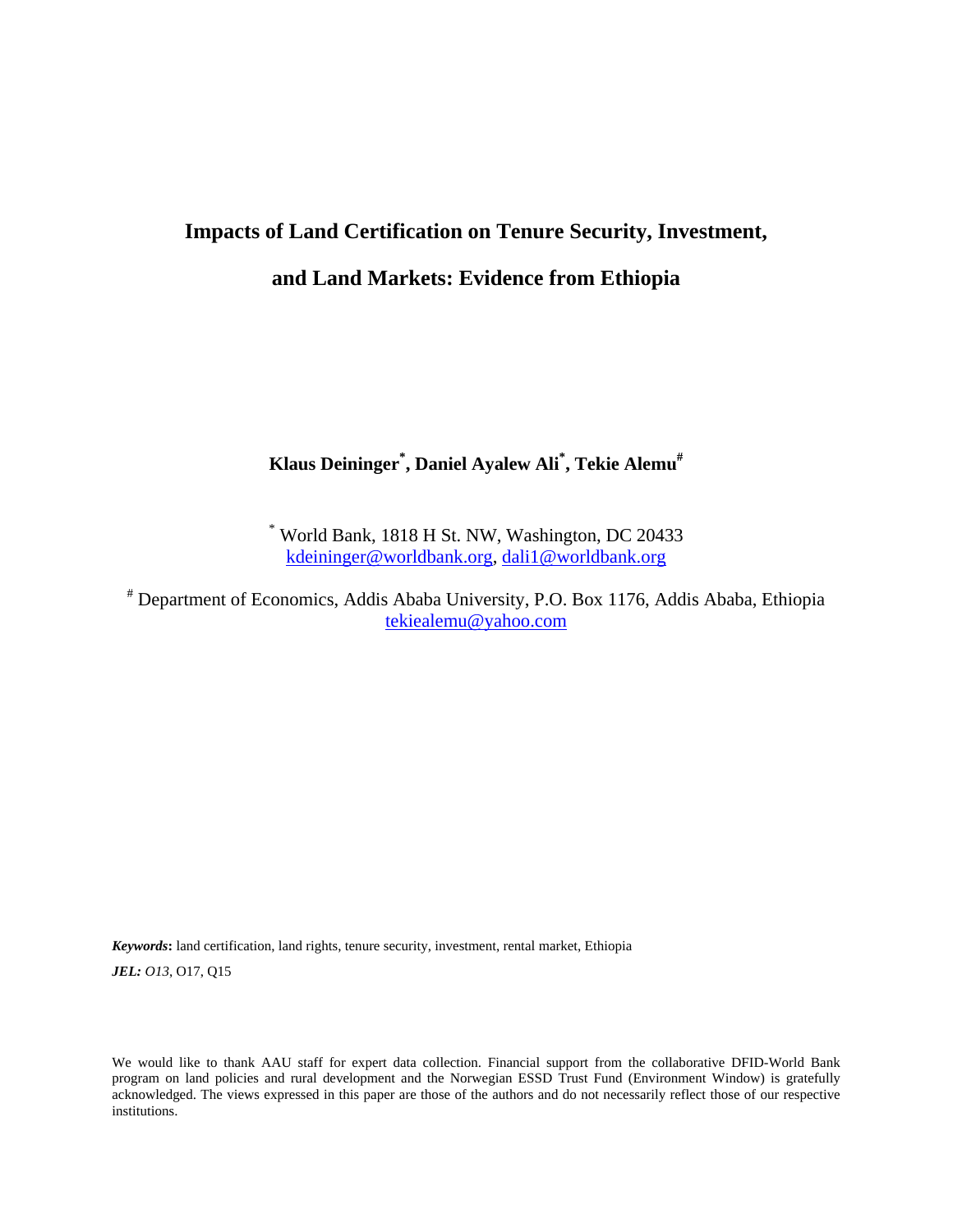# **Impacts of Land Certification on Tenure Security, Investment, and Land Markets: Evidence from Ethiopia**

#### **1. Introduction**

Two factors have led to increased recent interest in land registration and formalization of property rights to land in Africa. First, most African countries have, since the 1990s, passed new land legislation to remedy some of the perceived shortcomings of existing systems, in particular to strengthen customary land rights, recognize occupancy short of full title, improve female land ownership, and decentralize land administration. Advances in information technology and remote sensing have revolutionized the way in which land is administered in other regions and reduced the cost of doing so, providing tools for implementation that were not available earlier. Second, increased prices for food, fuel, and fiber are capitalized in land values and, together with emerging demand for land by investors, add to pre-existing pressures on land via urban expansion all over Africa. Clearly defined property rights (at the individual or group level) and a well-governed system of land administration will be essential to avoid that these lead to socially undesirable outcomes and conflicts.

Yet, although the importance of formalizing property rights has also been emphasized by other scholars (de Soto 2000), surprisingly little seems to have happened on the ground. Progress with implementation of new laws has often been slowed by institutional wrangles. The lack of experience led even respected scholars to view interventions to register land as paradigmatic examples of a long discredited top-down approach to development rather than ways to empower land users (Easterly 2008). Although it is recognized that the 'title-no title' dichotomy may be 'the wrong answer to the wrong question' (Bromley 2008), it tends to continue in the empirical debate in the literature.

Against this backdrop, this paper aims to quantify the economic impacts of recent land certification in Ethiopia, arguably the largest land administration program carried out over the last decade in Africa, and possibly the world. The program departs from traditional titling interventions in a number of ways, in particular by (i) issuing non-alienable use right certificates rather than full titles; (ii) aiming to promote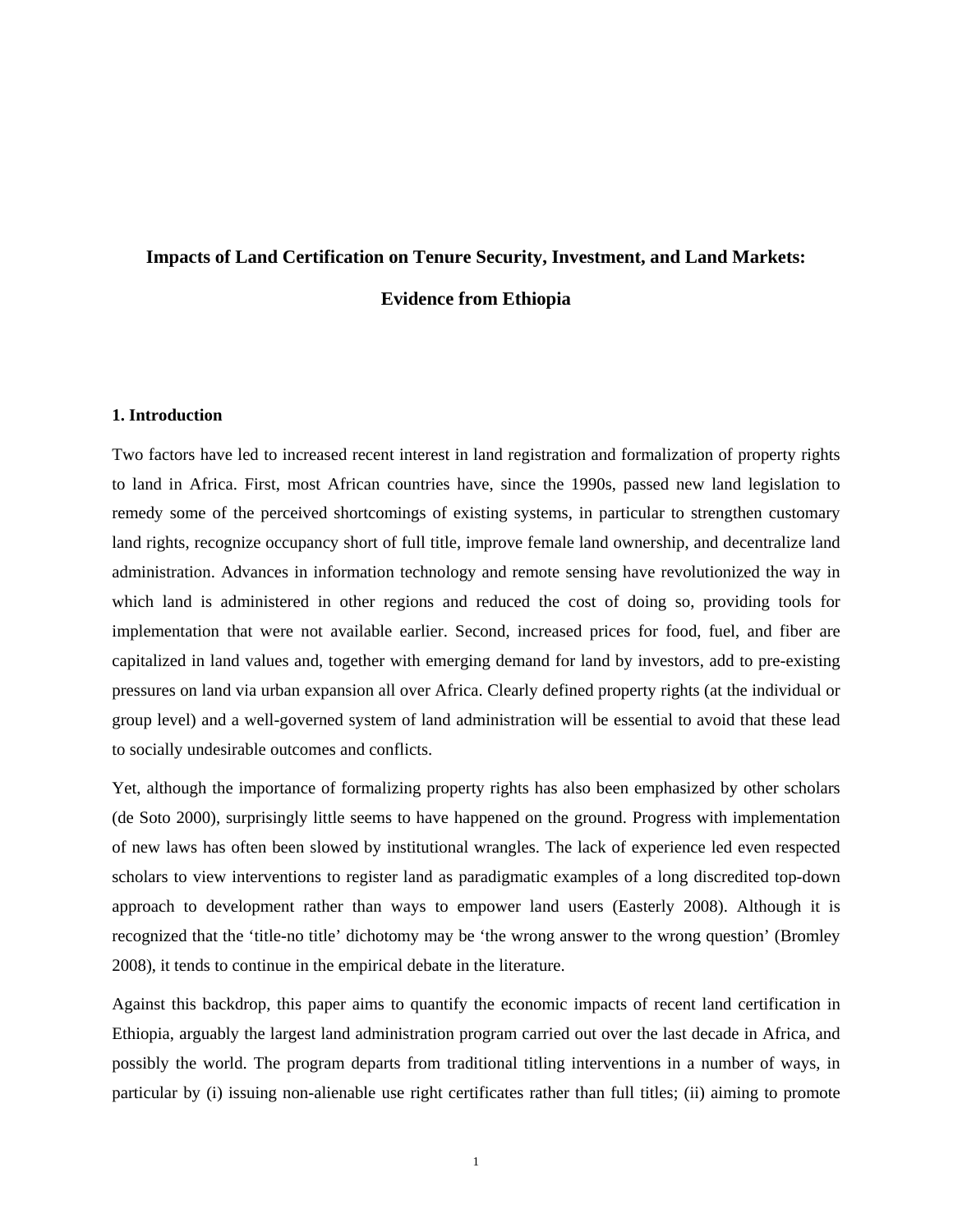gender equity via joint land ownership by spouses and inclusion of their pictures on certificates; (iii) using a participatory and highly decentralized process of field adjudication; and (iv) constraining needs for spatial information to a minimum to reduce costs. This could potentially provide a basis for a rapid and large-scale approach to avoid the shortcomings that reduced the sustainability and poverty impact of past land registration programs and help provide a response to the emerging challenges.

To assess whether Ethiopia's experience holds lessons for others, we assess the impact of the program as implemented in the Amhara region on perceived tenure security, land-related investment, and land market participation. Limited capacity at the *woreda* level led to a phase-in of the program that, together with a four-round panel household survey, allows us to implement a difference-in-difference strategy to identify early program impacts. Evidence points not only towards significant positive program effects on the outcomes of interest but also a very positive benefit-cost ratio. A number of steps to ensure sustainability of benefits or to increase them are suggested and study of differentiated impacts, as well as channels through which they materialize, will be desirable. At the same time, there are clear lessons that could help other countries in confronting some of the secular challenges they face in the area of land policy and administration.

The paper is structured as follows. Section two reviews evidence on impacts of land-related programs as well as characteristics of the Ethiopian effort that are used to formulate hypotheses on program impact. Section three presents descriptive data for the entire sample and for treatment and control groups and discusses the modalities of program implementation and their implications for the estimation strategy. Section four provides estimates of certification impacts on the key variables of interest and section five concludes with a number of implications for Ethiopia and other countries in the region.

# **2. Background and approach**

To set the stage, we discuss how and why measures to strengthen land rights or improve the way in which they can be enforced will affect owners' incentives to make land-related investment, transfer land to more efficient uses through market transactions, and use it as collateral for credit. These predictions are contrasted with empirical evidence from different settings, especially in Africa. Key characteristics of the program and policy environment in Ethiopia are then used to review expected impacts, identify proxies to measure them empirically, and formulate hypotheses that can be subjected to statistical tests.

## **2.1 Evidence from the literature and implications for Africa**

The literature identifies three channels through which higher security and better enforcement of property rights can, in principle, affect economic outcomes. First, clearly defined property rights to land and the ability to draw on the state's enforcement capacity will reduce the risk of eviction, increase incentives for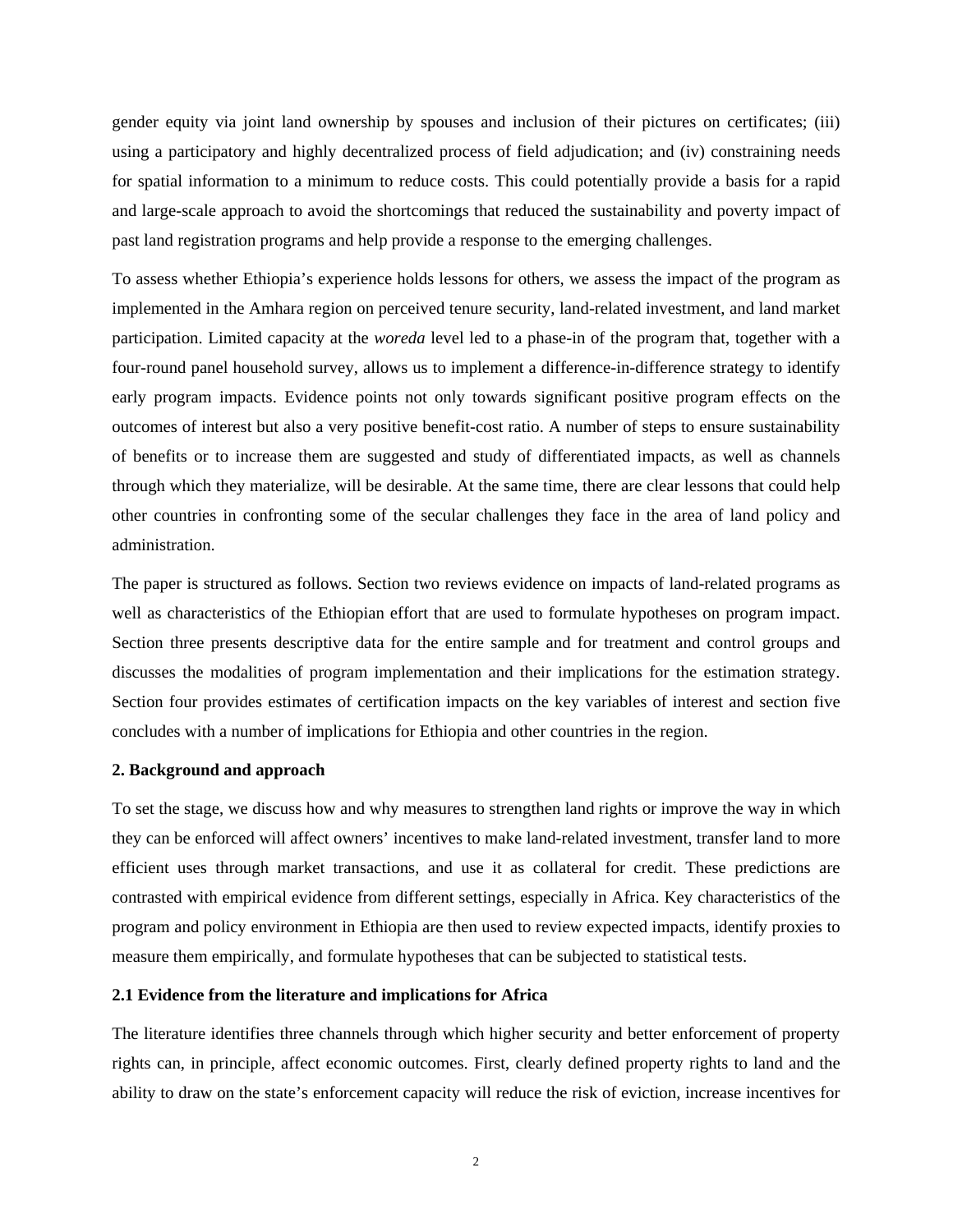land-related investment (Besley 1995) and reduce the need for land owners to expend resources to stake out or defend their claims. The latter can be of particular importance for groups, e.g., women, whose access to land was traditionally discriminated against (Joireman 2008).

Positive impacts of more secure land tenure on investment and land values in rural areas have been demonstrated in China (Jacoby *et al.* 2002), Thailand (Feder *et al.* 1988), Latin America (Deininger and Chamorro 2004, Field *et al.* 2006, Bandiera 2007, Fort 2007), Eastern Europe (Rozelle and Swinnen 2004), and Africa (Deininger and Jin 2006, Goldstein and Udry 2006). In urban areas, efforts to enhance tenure security have led to higher levels of self-assessed land values (Lanjouw and Levy 2002), increased investment in housing (Galiani and Schargrodsky 2005) and female empowerment (Field 2005). Receipt of titles allowed former squatters, especially females, to join formal labor markets instead of staying at home to guard their land, thereby increasing their income and reducing child labor (Field 2007). Joint titles helped reduce fertility (Field 2003), increased investment in children's human capital (Galiani and Schargrodsky 2004) and improved educational outcomes (Galiani and Schargrodsky 2005). The way in which property rights to land could be exercised affected governance and corruption (Lobo and Balakrishnan 2002) and performance of local institutions (Deininger and Jin 2008).

The size of tenure-security and investment effects will depend on the attractiveness of investment opportunities and the reduction in enforcement efforts, i.e., it will be larger where tenure has been very insecure or the level of conflict high. A key policy issue, especially in Africa, is not only whether expected benefits are large enough to justify the cost but also whether a process can be implemented in an equitable manner and the institutions required can be sustained over time. Emphasis on individual title has often been associated with a failure to recognize the wide spectrum of joint and communal rights as well as local institutions that may have had more effective local presence than a distant state. As a result, efforts to improve tenure security may have weakened or extinguished some rights, displaced institutions without providing alternatives, and in doing so disempowered certain groups and increased rather than reduced conflict. Adoption of a sporadic rather than systematic approach and lack of safeguards such as wide dissemination of information and a transparent and public adjudication process with possibility for appeal have often set off a speculative clamor for land which, if not checked, may have led to interventions reinforcing or exacerbating pre-existing inequalities, with little positive impact on growth. Finally, failure to ensure that the cost of first-time registration as well as updating of registry records, in relation to land values, is commensurate the benefits, has often made it difficult to either complete first registration or keep the registry up to date. A combination of these issues has limited the effectiveness of or benefits from efforts at land registration in many African contexts (Pinckney and Kimuyu 1994, Bruce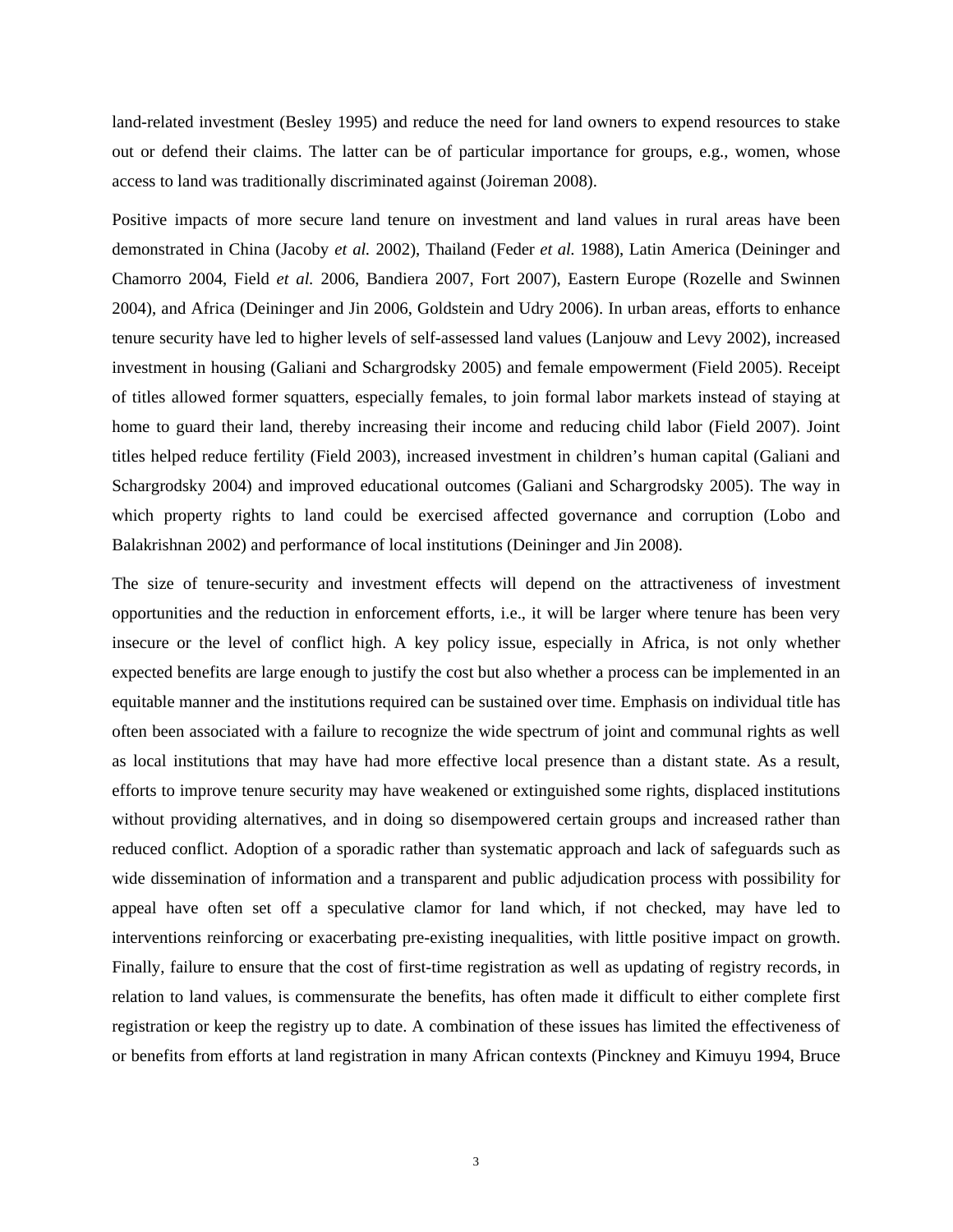and Migot-Adholla 1994, Jacoby and Minten 2007) and it will be important to check whether the case at hand was able to address some of these.

Being able to access reliable information on individuals' land ownership at low-cost through a public registry will also reduce the cost of exchanging land in markets for rental or sales. Rental allows land owners to tap new sources of income while still maintaining land as a means of insurance or old-age protection while those who remain in farming can consolidate and cultivate larger areas. Having a certificate can allay fears that land that has been rented can be lost, either to the government through redistribution, or to the tenant who will not vacate it upon termination of the lease period. This could be useful in contexts where migration will require land owners to be temporarily absent or if the number of transactions increases beyond the level that can be handled by informal mechanisms at the local level in a transparent way. In China, rental contributed to occupational diversification and was estimated to have increased productivity by about 60% (Deininger and Jin 2008). In Vietnam, award of certificates is estimated to not only have prompted investment in perennials (by 7.5% compared to no certificates) but also an 11-12 week expansion of the time households spent in non-agricultural activity, an effect that was particularly pronounced for the poor (Do and Iyer 2008).

Key benefits from possession of formal land title for land sales are the ability to exchange land with strangers and the associated ability to use land as collateral for credit (de Soto 2000).<sup>[1](#page-6-0)</sup> The reason is that, if a reliable land registry provides a formal and low-cost way to identify land ownership without the need of physical inspection or inquiry with neighbors, land is ideal as collateral. At the same time, for credit effects from formal registration to materialize, households will need to have otherwise bankable projects, be credit-worthy, and willing to take the associated risk (Boucher *et al.* 2008). Moreover, land markets need to be sufficiently liquid to make a sale feasible within a given time if needed, implying that land rights are fully transferable and neither legal provisions nor social conventions limit foreclosure. While credit effects of land titling are reported in the literature (Feder *et al.* 1988), positive impacts were often limited to larger land owners (Mushinski 1999, Carter and Olinto 2003) and studies fail to find credit effects even in settings where such an effect was expected (Field *et al.* 2006, Fort 2007). Even if profitable projects exist, legal restrictions on land sales (Sundet 2004), limited commercial value of the land under question (Galiani and Schargrodsky 2005, Payne *et al.* 2008) and social or political considerations to limit foreclosure (Field and Torero 2006) may jeopardize realization of credit effects and imply that such effects may be less readily realized than sometimes suggested by their protagonists.

 $\overline{a}$ 

<span id="page-6-0"></span><sup>&</sup>lt;sup>1</sup> The large differences in the ratio of credit to GDP across countries is used as a key argument to justify interventions to formalize land rights that could then allow greater use of land as a collateral to access credit (de Soto 2000, Besley and Ghatak 2008).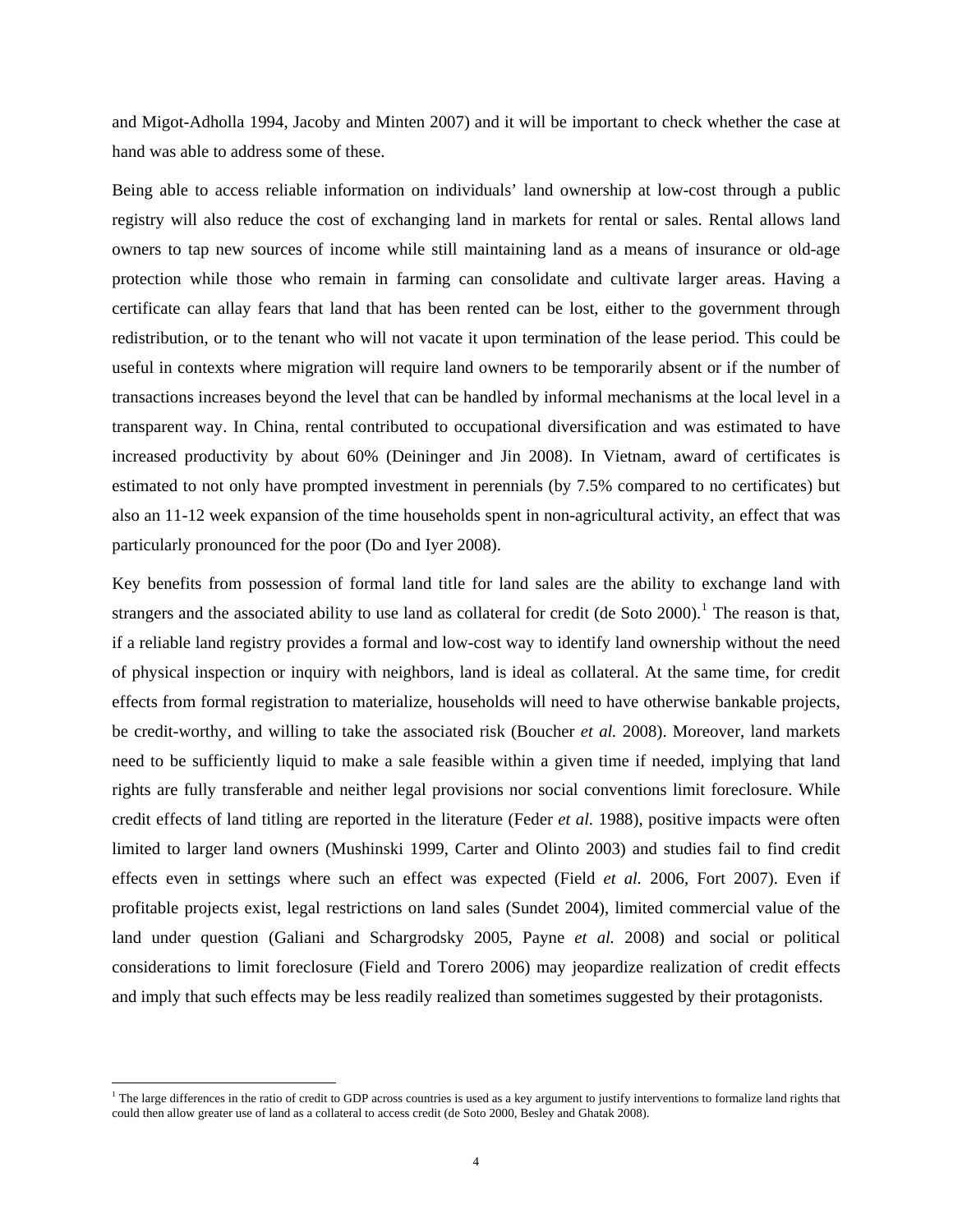#### **2.2 Hypotheses on program impact and outcome variables**

The extent to which any of the above effects of land certification materialize will depend on the policy environment, modalities of program implementation, and owners' confidence that certificates will be respected and change behavior. Before formulating hypotheses, we discuss these three elements in turn.

Three factors contributed to low levels of tenure security in Ethiopia (Amhara) and thus considerable potential for certification. First, in 1997, Amhara implemented, a redistribution of land that was largely politically motivated and generated considerable conflict (Ege 1997) that may be addressed in the context of land certification. Moreover, land in Ethiopia remains state owned and the constitution affirms the right of every adult to access land while empowering government to resort to land redistribution to achieve this goal, with high levels of bureaucratic discretion, if necessary.<sup>[2](#page-7-0)</sup> Discussion of this topic has recently intensified as Tigray region passed and started implementing a proclamation to take away land of rural residents who had left their village for more than two years. Finally, urban expansion as well as award of land to investors by the government is proceeding apace and in both cases possession of a certificate can provide at least a basis for demanding and determining levels of compensation. Also, as land in Ethiopia is state property that can neither be sold nor mortgaged, we would expect no credit effects from land certification. Moreover, with the exception of Amhara, all regions restrict the amount of land that can be leased out to 50% of any holding, suggesting that—beyond Amhara—certification impacts on land rental markets may be limited.

The literature has many examples where differential access to information in the course of implementing land registration programs led such interventions to exacerbate rather than reduce pre-existing biases by wealth or gender. In Ethiopia, the tendency of land certification to encourage encroachment on communal lands by the powerful was particularly important. The only way to reduce this tendency was to identify such lands before any individual plots were demarcated in a public and participatory process (Gebre and Keneaa 2008). Both a process that is perceived to be unjust and failure to honor certificates on the part of officials can undermine the credibility of the whole process and thus any impact which one would expect certificates to have. Indeed, case studies report great skepticism among farmers who initially believed that certification was just another politically motivated campaign and only started changing their view as they participated in the process and realized the potential usefulness of the certificates (Adal 2008).

While qualitative evidence on process characteristics can provide a first assessment of economic impacts from certification, our quantitative outcome variables focus on three areas, namely perceived tenure

 $\overline{a}$ 

<span id="page-7-0"></span><sup>&</sup>lt;sup>2</sup> The proclamation (law) in Amhara provides for land redistribution but makes it the responsibility of local communities and requires that it be supported by research to eliminate potentially adverse effects on land fragmentation and productivity. Tigray has recently started redistributing the land of anybody who had been absent from the village for more than 2 years and earned more than a certain amount (US \$ 100 per month).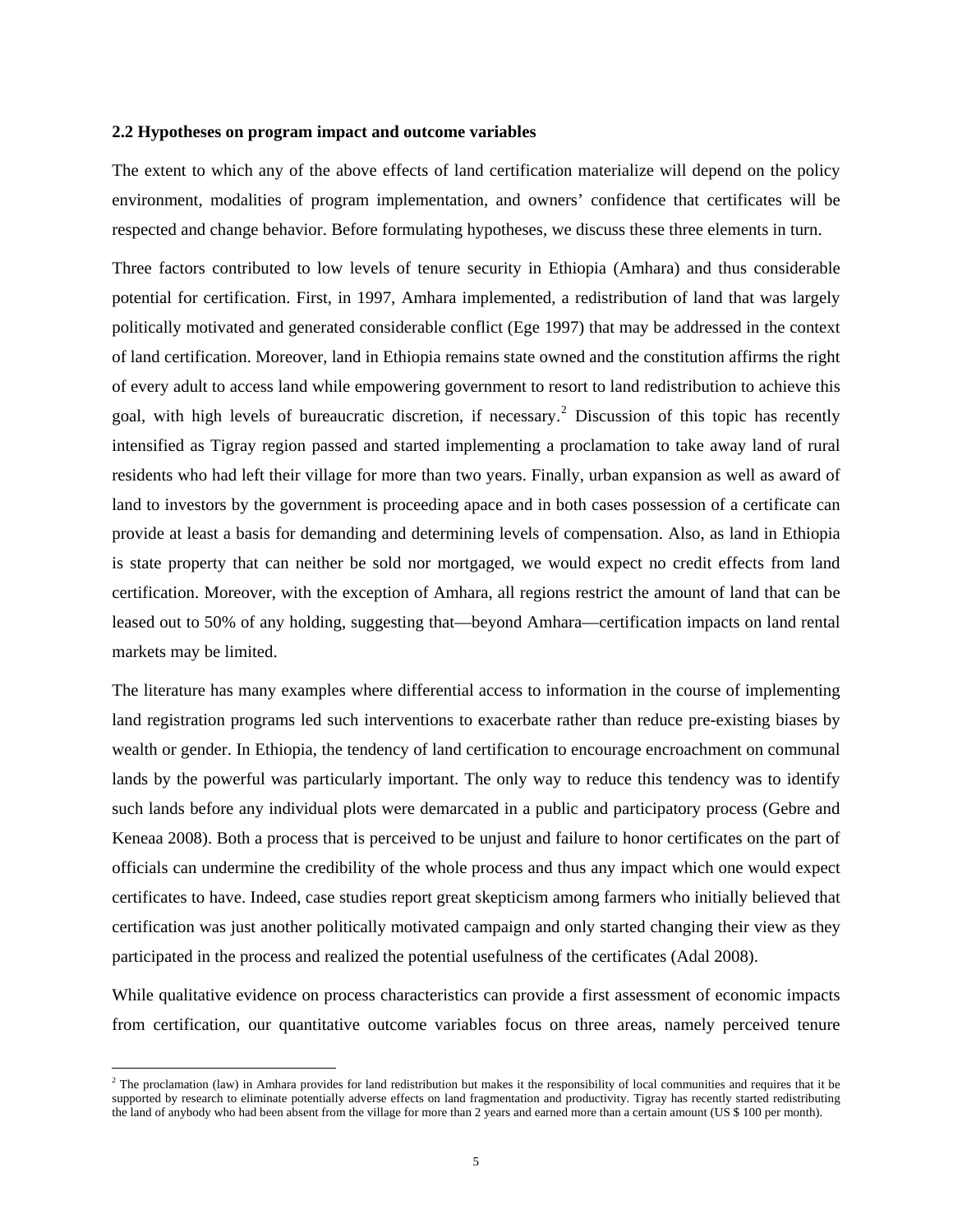security; land-related investment; and rental market participation. First, the high level of tenure insecurity before the program, and the fact that certification would be expected to affect this variable quickly, imply that the perceived level of land tenure security is a useful indicator. We use the response to the question of whether the household expects a change (increase or decrease) of land holdings through administrative action over the next 5 years and note that, as the question format was identical in all the four survey rounds, concerns about potential halo effects are unfounded. Second, theory suggests that higher levels of tenure security will lead to higher levels of voluntary land-related investment, possibly with some lag. We use a dummy for whether households constructed new soil conservation structures (e.g., terraces, bunds made of soil or rocks, and hedgerows) or repaired existing ones at the plot level, as well as the number of hours spent on this, to measure such investment. Unfortunately, this variable is only available for the last two survey rounds. Finally, at least in the case of Amhara, possession of a certificate should make it easier to rent out land but, except for general equilibrium effects at the village level, not affect the extent of renting in and we use a dummy for the type or net rental market participation and the amount of land transacted through such markets as the relevant indicator to ascertain impacts of land certification on participation, noting that other impacts, e.g., those on allocative efficiency and overall productivity, transcend the scope of this paper and should be the subject of separate investigation.

#### **2.3 Program characteristics and qualitative evidence on impact**

 $\overline{a}$ 

In what is one of the largest programs of land registration in the world, three of Ethiopia's four main regions have, over the last 5 years, registered more than 20 million parcels of rural land by some 6 million households.<sup>[3](#page-8-0)</sup> Despite the rapid speed, the quality of the certification process—measured by the share of cases where conflict could not re resolved, thus precluding issuance of a certificate—was high; certificates could not be issued in only 5% of cases, compared to 20% in other titling projects. Moreover, at less than US \$ 1 per parcel (Deininger *et al.* 2008b), the cost of Ethiopia's certification program is an order of magnitude lower than what is reported in the literature which puts the cost of traditional titling at between US \$ 20 and 60 per parcel (Burns 2007). In fact, even low-tech approaches that issue only certificates in West Africa are estimated to have cost some US\$ 7-10 per parcel (Lavigne-Delville 2006).

Under the general process that was adhered to with some regional variations certification is initiated by a team of experts from the *woreda* level that accompanies the process through a village meeting, followed by election of an independent village land use and administration committee  $(LAC)$ ,<sup>[4](#page-8-1)</sup> which then assumes

<span id="page-8-0"></span><sup>&</sup>lt;sup>3</sup> Tigray had implemented a similar program in 1998. The size of the program is similar to 11 million of certificates awarded in Vietnam from 1993 to 2000 and issuance of 8.7 million titles in Thailand during 1980-2005. It also compares favourably to accomplishments by other land administration programs such as the 2.7 million titles (1.2 million urban and 1.5 million rural) issued in Peru from 1992 to 2005 and 1.8 million titles in Indonesia since 1996.

<span id="page-8-1"></span><sup>&</sup>lt;sup>4</sup> The fact that the LAC is directly elected in a democratic fashion rather than being part of the (often politicized) administrative structure was highlighted repeatedly as an important merit in interviews with groups as well as individual villagers.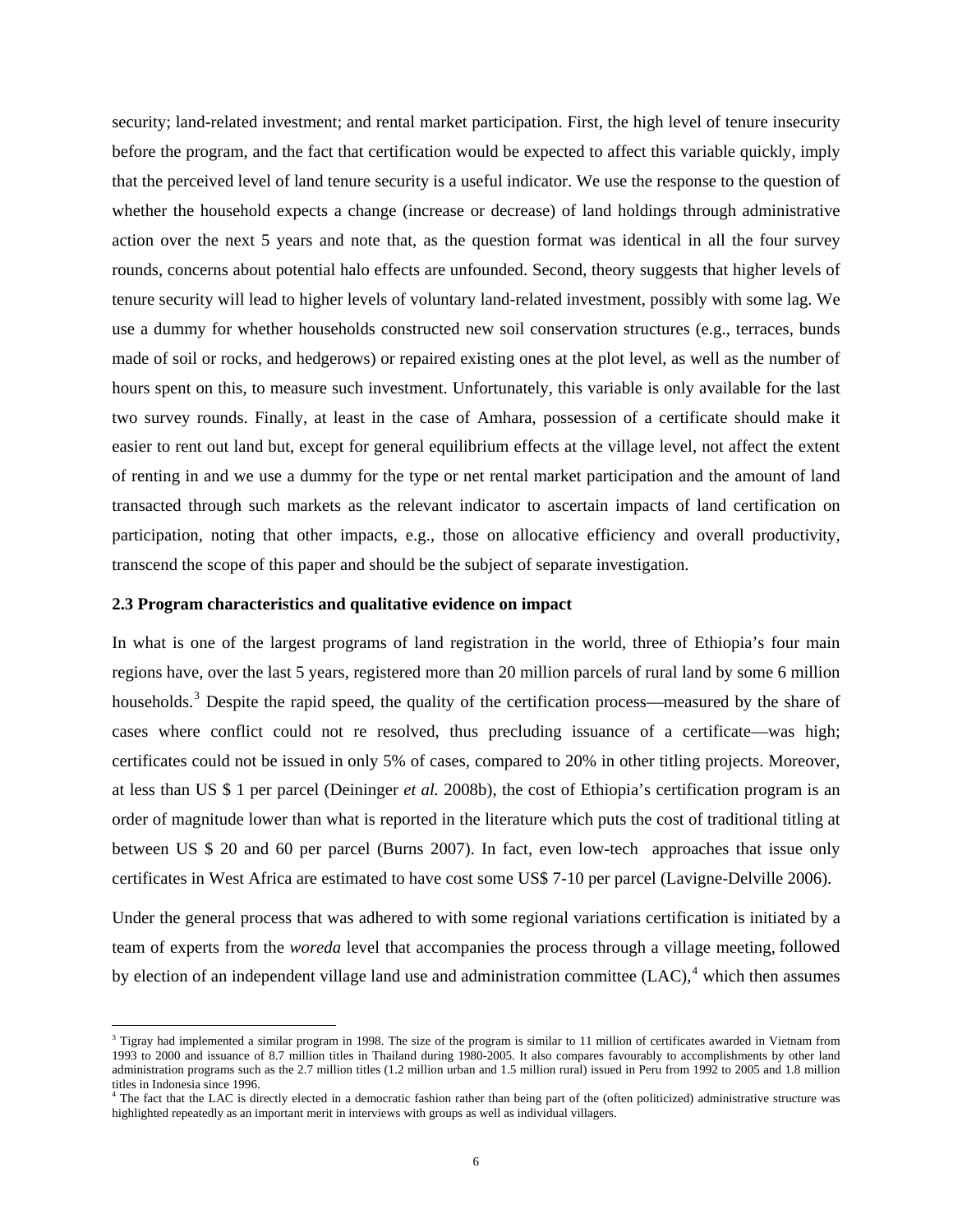responsibility for systematic adjudication of rights in the field in a public process with presence of neighbors. While LAC members repeatedly emphasized the demanding nature of this task, it is critical to ensure transparency, e.g., in identification of communal areas, and reduces the scope for error that could arise from use office records that may not be up to date. The field adjudication process, which may rely on assistance by elders to resolve conflicts, concludes with the issuance of a preliminary registration certificate that identifies sizes and the adjoining neighbors for all of a holder's plots. Results are then displayed in public, followed by their entry into registry books, copies of which are to be kept at *kebele* and *woreda* level. Thereafter, certificates with holders' pictures (husband and spouse in case of couples where joint ownership is mandated), are issued. While these include space for maps, spatial information is not included except in pilot locations in view of the cost and is expected to be added in a 'second stage'.

Qualitative evidence suggests that decentralized, participatory, and transparent implementation, issuance of certificates rather than titles, and a focus on gender equality, helped the program avoid some of the problems raised in the literature on land titling in Africa. A nation-wide survey highlights that access to information or certificates was neither biased against females nor the poor. Moreover, the process was generally implemented as planned; in particular (i) public meetings were held before and during the certification process; (ii) land use committees (LACs) were elected and represented most of the sub*kebeles*; and (iii) adjudication relied on village elders to resolve disputes and involved demarcation in the field with neighbors' presence. As the time allowed for the field process was long enough to sort out conflicts locally, the program could adapt to local conditions while still making rapid overall progress.

An overwhelming majority of households nation-wide pointed to positive impacts of certification on gender relations, land-related investment, rental market participation, and the perceived ability to receive compensation in case of land taking. More than 80% were willing to pay for replacement of lost certificates as well as addition of a map (Deininger *et al.* 2008b). Case study evidence points into a similar direction; as registration involved identification of borders and systematic conflict resolution, it led to a significant drop in land conflict which, according to local government reports, accounts for 80% of rural crime. In one site, the volume of court cases is reported to have reduced from 20 to at most 2 per week (Adal 2008). In some cases, widows were able to win court cases to hold on to their land rather than, as dictated by local tradition, having it revert back to the husband's lineage at the point of his death. In polygamous settings, the requirement to have separate certificates for any spouses beyond the first one is linked to a reduction in (reported) polygamy and even male farmers acknowledge that joint titling led to increased willingness to work and invest on the part of their wives who are now officially co-owners. Households in areas where urban expansion is imminent are reported to be particularly eager to get certificates that could help them substantiate their claims for compensation once their land is subject to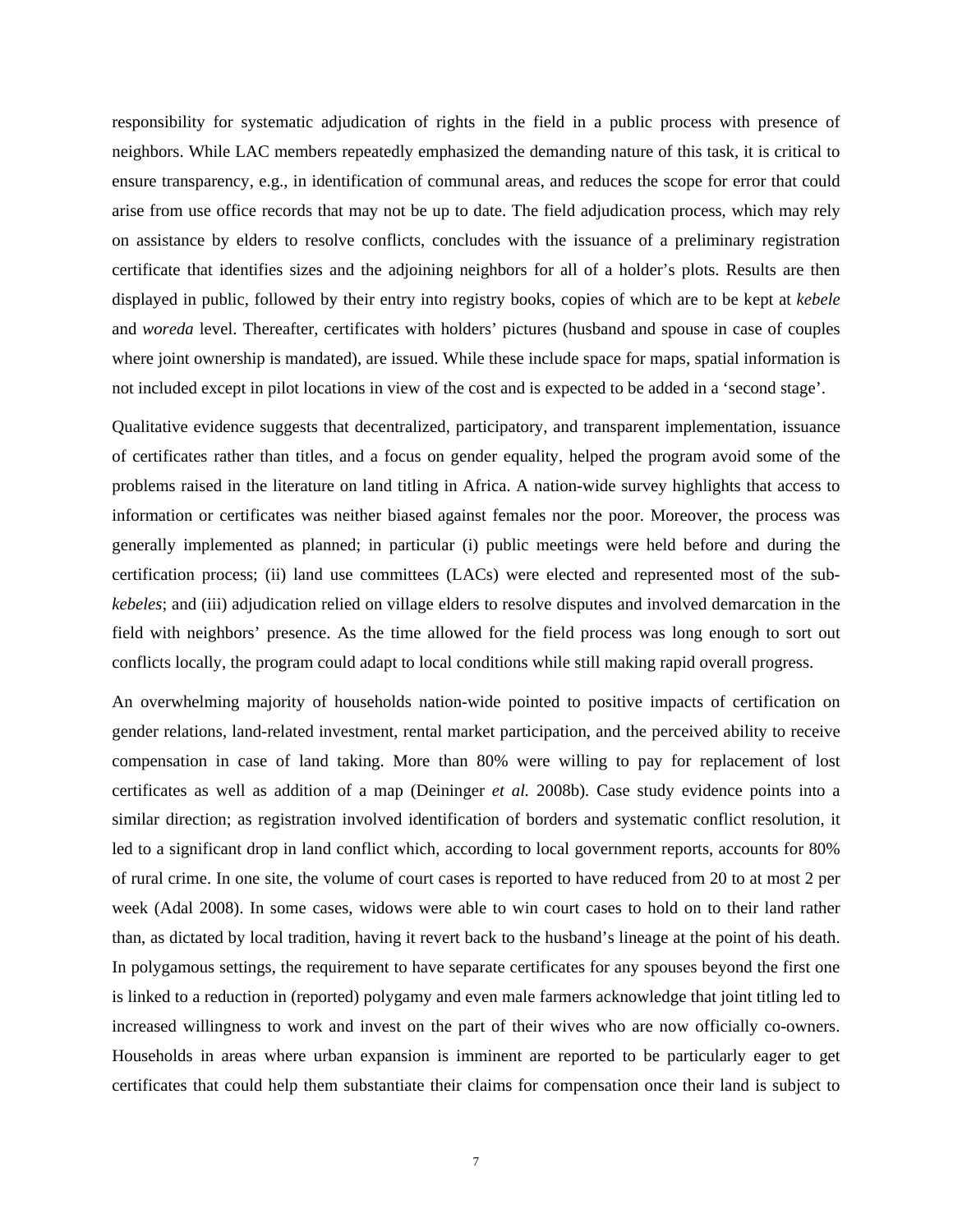urban expansion. In fact, observers link the ability to use certificates to insist on compensation to the emergence of innovative in-kind compensation arrangements in a number of peri-urban areas.

## **3. Data, descriptive evidence, and econometric approach**

This section describes the data underlying our empirical evidence and the sequence in which the program was implemented in treatment and control villages as a basis for tracking key indicators for hypothesized program impacts. This provides a pipeline comparison group that allows us to apply a difference-indifference method to estimate the impact of land certification on the outcome variables of interest.

#### **3.1 Data sources and modalities of program implementation**

 $\overline{a}$ 

To test the above hypotheses, we use data from four waves of a panel survey of rural households that were conducted in 1999, 2001, 2004, and 2007 in East Gojjam zone of Amhara region in a number of villages all of which were supported by a SIDA-supported rural development project.<sup>[5](#page-10-0)</sup> In each round, the survey, which was undertaken by the Department of Economics of Addis Ababa University in collaboration with Gothenburg University, EDRI, and the World Bank, includes information on some 900 randomly selected households and more than 4,000 plots operated by them.<sup>[6](#page-10-1)</sup> The fact that the first 3 waves of the panel cover the period before certification started whereas some of the villages had been certified at the time of the  $4<sup>th</sup>$  round allows us to use a difference-in-difference strategy together with a pipeline implementation strategy. This is possible as in some villages certification had been completed 12 months or more before implementation of the  $4<sup>th</sup>$  round of our survey, thus affecting investment and land market participation decisions. As other project components were available in all villages, there is little concern about time-varying factors affecting villages differently and thus biasing our estimates. This is supported by the fact that, before the program, outcome variables moved in parallel in the villages.

Our strategy is conservative in two ways. First, as at the time of the  $4<sup>th</sup>$  round of our survey all the villages had received information about the certification program, households in villages which we classify as 'non-certified' (some of whom had already received a certificate at the time the survey was implemented) may well have adjusted their behavior in anticipation of future program availability, implying that estimates of program impacts obtained here will be a lower bound of the true effect. Second, as we define the intervention at the village rather than the household level, our 'treated' category includes households who, for a number of reasons (mainly conflict that could not be resolved or delays in the issuance of

<span id="page-10-0"></span> $5$  The Gojjam zone was selected purposefully to represent surplus producing areas of the region. The districts and the villages in each district were also selected based on similar criteria while households in each village were selected randomly.<br><sup>6</sup> Information for one of the sampled villages is available only for the last two rounds, as it was included in the sample d

<span id="page-10-1"></span>production information, the reference period was the main agricultural season (*meher*, i.e., from June-February) of 1998/99, 2000/01, 2003/04 and 2006/07 agricultural years.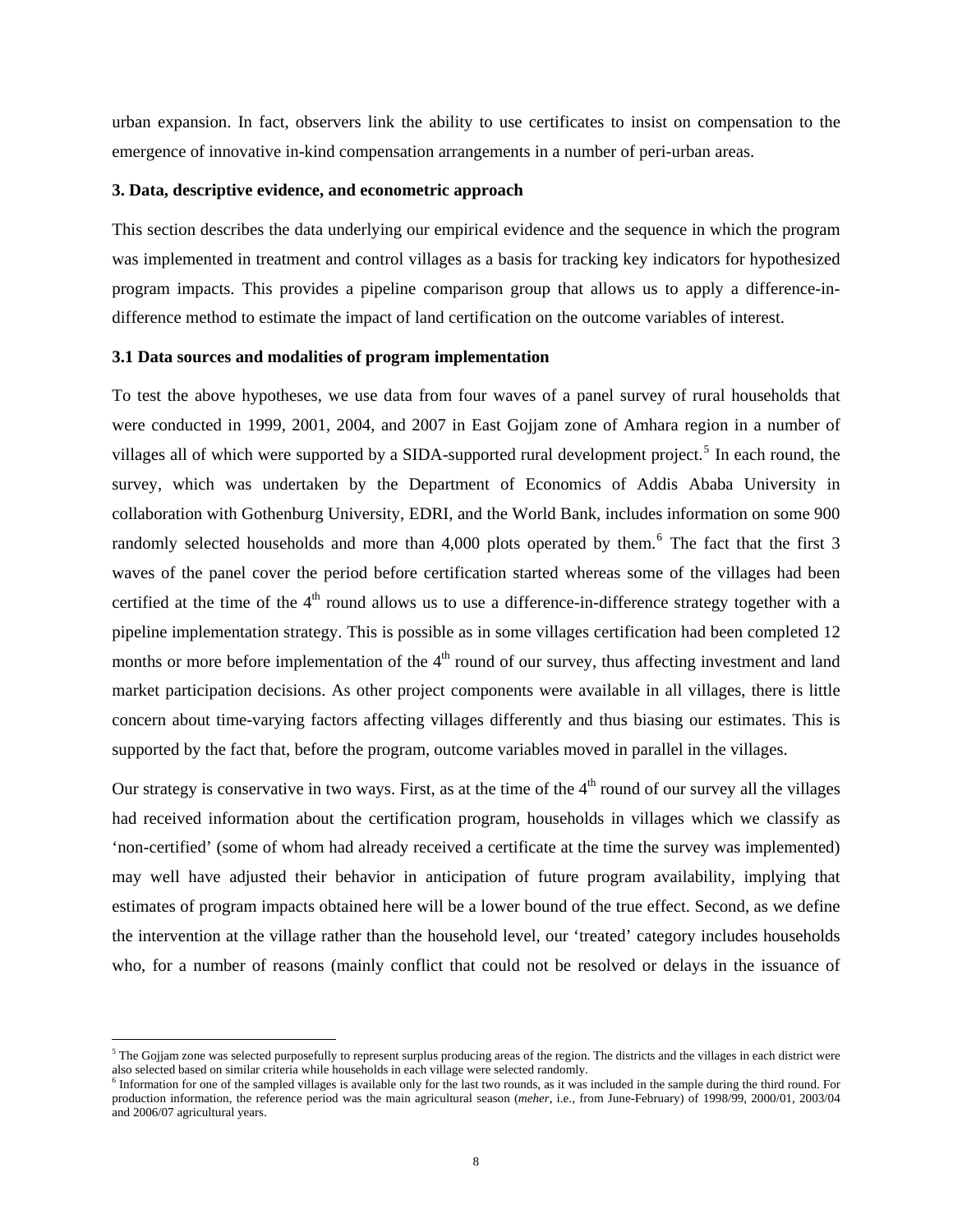certificates due to delays or non-availability of pictures), did not receive a certificate, again exerting downward bias on the estimated effects of certification under reasonable assumptions.

Table 1 illustrates patterns of program implementation for the 7 villages (*kebeles*) in 3 districts (*woredas*) in our survey. First, we note a distinct phasing of program implementation which was undertaken by the *woreda* administration based on their discretion. With the exception of one control village (Telma), the program was introduced between February 2003 and February 2004 in our treatment villages, compared to the May 2005 to Sept. 2006 period in control ones. It then took an average of 11 months to complete registration and another 5 months for certificates to be issued. By comparison, 3 of the control villages had completed registration and two had started issuance of certificates at the time of the survey. In control villages that started certification, the process commenced some 15 months later than the treated ones and the delay in program introduction provides an identification strategy for our empirical analysis. Apart from the later start, the process implemented was identical as illustrated by the number of LAC members and village meetings which do not point to significant differences between the two groups of villages.

Household level evidence on process characteristics in the top panel of table 2 reinforces this; 85% in certified and 78% in control villages attended an average of 3.5 public information meetings and 85% and 68%, respectively, think they are well informed about the program. At the time of the survey, 87% of households in treatment villages had received a certificate, which they held for an average of 17 months, compared to 36% and 8 months in controls, with 77.5% in treatment and 2.3% in control areas having held certificates for a period longer than 12 months. Plot level data in the bottom panel of table 2 point towards some difference in implementation across villages; while almost all the plots (92%) in treated villages were measured (95% with rope) in the field with presence of more than half of neighbors in 60% of cases and between one third and half in 20% of cases, field measurement was done for less than two thirds of registered plots in control villages, 35% of these cases involved eye estimation only, and more than half or more than one third of neighbors were present only in 35% and 11% of cases.

To illustrate the evolution of key dependent variables, table 3 displays key household characteristics by participation status and year for the 356 and 477 households in treated and control villages, respectively. While there are few differences in heads' age or sex, systematic differences at the household level point towards the importance of controlling for household heterogeneity. For example, the treated villages have somewhat higher endowments of land per household (but not per capita), higher levels of human capital as proxied by literacy of the head, more livestock and other animals, and use higher amounts of fertilizer per hectare. Although the villages are some distance from each other, some time-varying factors (e.g., a drought in 2002) appear to have affected both of them in similar ways. Attributes for the 3,972 and 4,699 plots in treated and untreated villages, averaged over all periods, as reported in table 4, suggest that the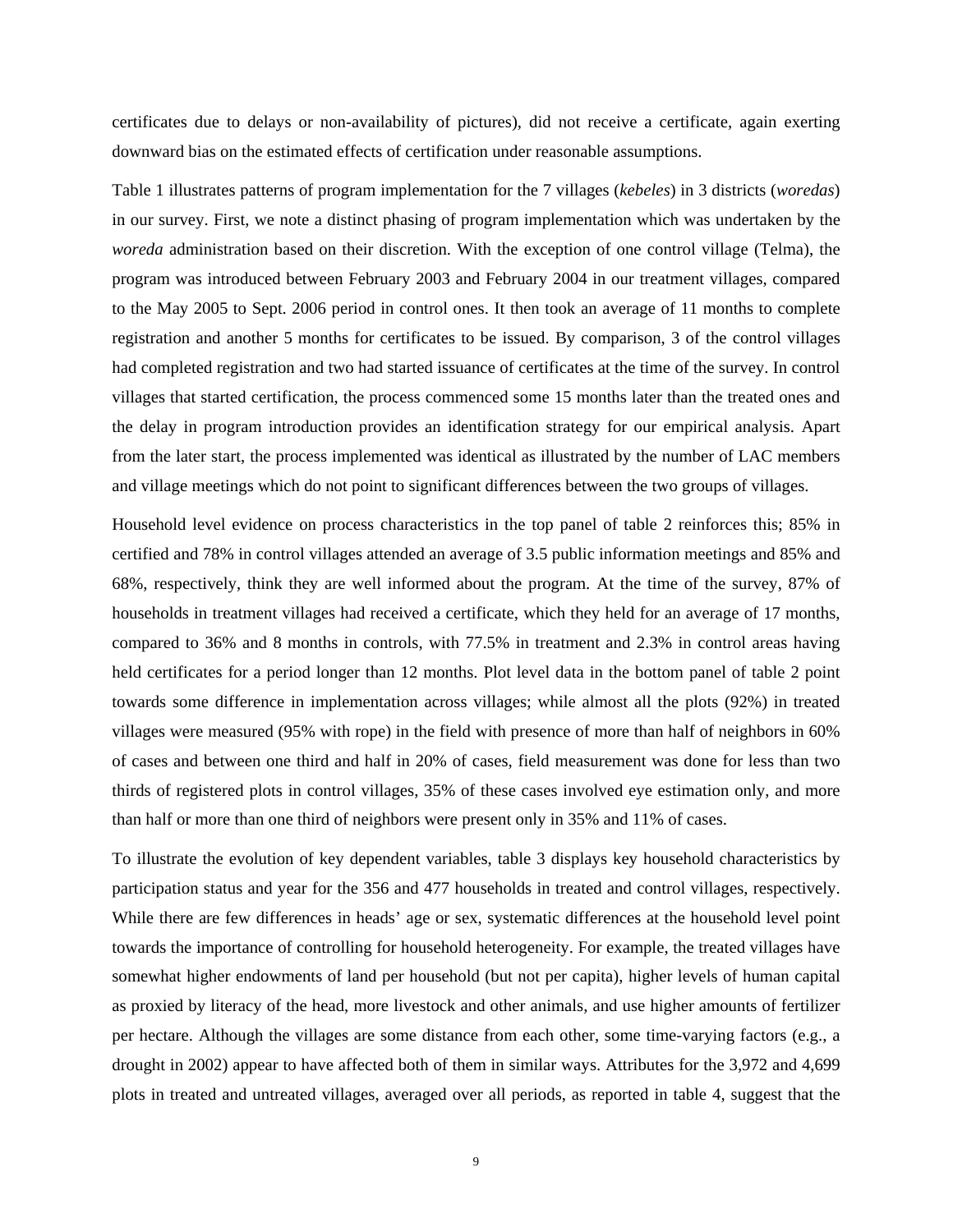mean plot size measures some 0.3 ha and had been in the possession of its current owner for about 21 years. With 4%, irrigation is very rare in both villages and even though there are small differences in the subjective land attributes (land quality and incline), there are no statistically significant differences between villages in the share of flat and gently sloped as well as good and medium quality land together.

#### **3.2 Outcome variables**

Levels and changes over time in the outcome variables of interest, as displayed in table 5, provide a first check of our hypotheses. First, we note that in both treated and control villages perceptions of tenure insecurity in 1999 were indeed very high, with three fourths or more of land holders (78% in treated and 75% in control areas) expecting a change of land holdings due to administrative intervention, possibly as the 1997 redistribution was still fresh on their minds. Over the next 5 years, i.e., in the period before the certification program, these shares declined to 38% in both treatment and control villages. Between 2004 and 2007, i.e., during the period of program implementation, the trends diverge with a drop to 24% in treated areas that contrasts to a slight increase to 39% in control villages. Disaggregation reveals that the share expecting an increase dropped from 19% to 4% in treatment and to 11% in control areas, whereas the share of those expecting a decrease in their holdings remained unchanged in treatment areas while increasing from 19% to 28% in controls. As the generalized expectation of an increase in holding size could exert considerable pressure on policy-makers, both of these may be of relevance for tenure security. While less robust, a plot-level variable asking land owners whether they were concerned about land conflict, albeit introduced only in the last round, also points to significantly higher levels of tenure insecurity in the control (20%) as compared to the treatment group (14%) in a simple cross section.

Although the pre-program share of plots where investment or repairs were undertaken and the level of time spent on such investment were significantly higher in control as compared to treated villages, the difference in both narrowed significantly, and for construction of new structures even reversed, consistent with the hypothesis that certification did affect investment incentives in the expected direction. For example, a significant decline in the share of households who voluntarily engaged in construction of new or repair of existing structures and the number of hours spent (from 36% to 24% and 8.2 to 5.5 hours, respectively) in control areas contrasts with an equally large increase (from 12% to 25% and 2.3 to 4.4 hours) of this figure in treated ones. Similar narrowing or reversal is observed for the share of plots with any type of conservation structure (from 44% to 34% in control and from 22% to 32% in treatment areas) and the share of households who constructed new structures during the last 12 months (from 10% to 8% and 7% to 10% in control and treatment villages, respectively).

The share of landlords and mean area rented out had been consistently higher in treated as compared to control villages before land use certificates were distributed, a difference that narrowed from 2004. After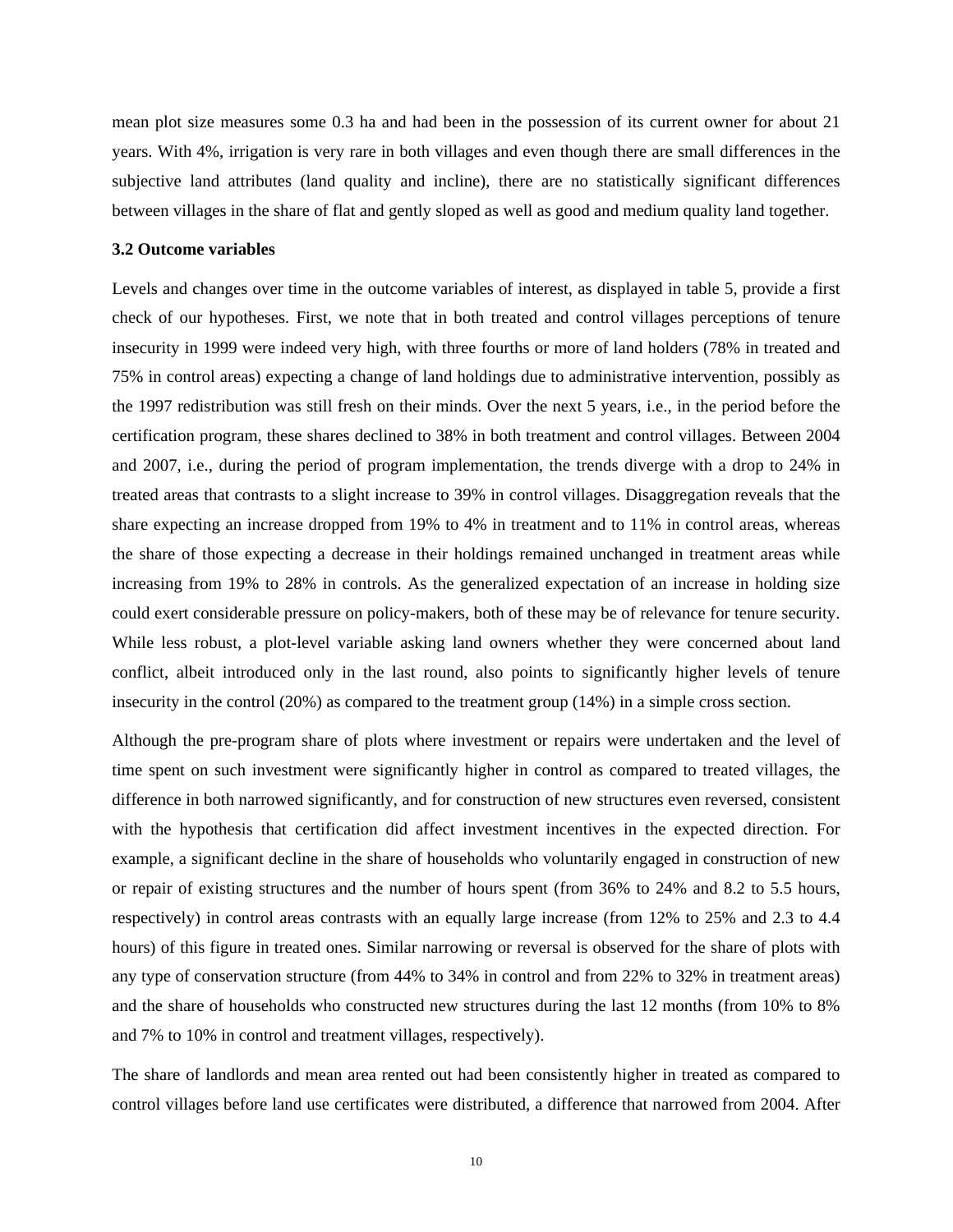certification, we note a clear increase in rental market participation in both areas. While the increase in renting out (7% vs. 5%) is marginally higher in treated as compared to control group, the opposite is true for renting in, implying that more rigorous evidence will be needed to assess whether certification can be said to have had a significant impact on land market participation or whether, possibly as a result of the rather restrictive policy regime, no such impact materialized.

#### **3.3 Econometric approach**

To econometrically identify possible impacts of the certification program, we apply a difference-indifference approach that compares the difference between pre- and post-program household and plot level outcome variables in certified and non-certified villages. This will provide us with an unbiased estimate of program effects if unobserved differences between treatment and control villages do not affect changes in outcome variables over time. This seems reasonable given that treated and control villages are located in the same zone, were exposed to the same set of interventions under a SIDA-financed rural development program, but entered the certification program at different points in time as a result of capacity limitations at the *woreda* level that implied a need for sequencing program start-up. The fact that other characteristics as well as outcome variables before the program evolved in a similar fashion on both sets of villages adds credence to this.

<span id="page-13-0"></span>To estimate program impacts on perceived tenure security, we use data from all four rounds to estimate

$$
y_{it} = \lambda_t + \tau w_{it} + \mathbf{x}_{it} \mathbf{y} + c_i + u_{it},
$$
\n(1)

where  $y_{ij}$  is a dummy variable that takes a value of one if household *i* expects an increase (or a decrease) of its landholdings due to administrative intervention in the five years following the survey;  $w_{it}$  is the policy variable of interest (1 for post-treatment period if household *i* resides in 'treated' village and 0 otherwise);  $\mathbf{x}_{\mu}$  is a vector of household controls that include the head's age, gender, education, assets (number of oxen, value of other livestock, roof material) and relative land size, defined as the amount of owned land per adult equivalent relative to the median of this variable in the village;  $c_i$  captures household specific unobserved effects,  $\lambda_t$  is a full set of time dummies; and  $u_{it}$  is an *iid* error term. The null hypothesis that certification increases tenure security would imply that  $\tau$  be negative and significant. Random effects probit model is appropriate if  $c_i$  is normally distributed with mean 0 and variance  $\sigma_u^2$ and independent from all right-hand side variables. As this may be unrealistic, we also use Chamberlain's random effects probit (Chamberlain 1980, Wooldridge 2001) which relaxes this by allowing correlation between *ci* and the means of time-varying covariates at the household level according to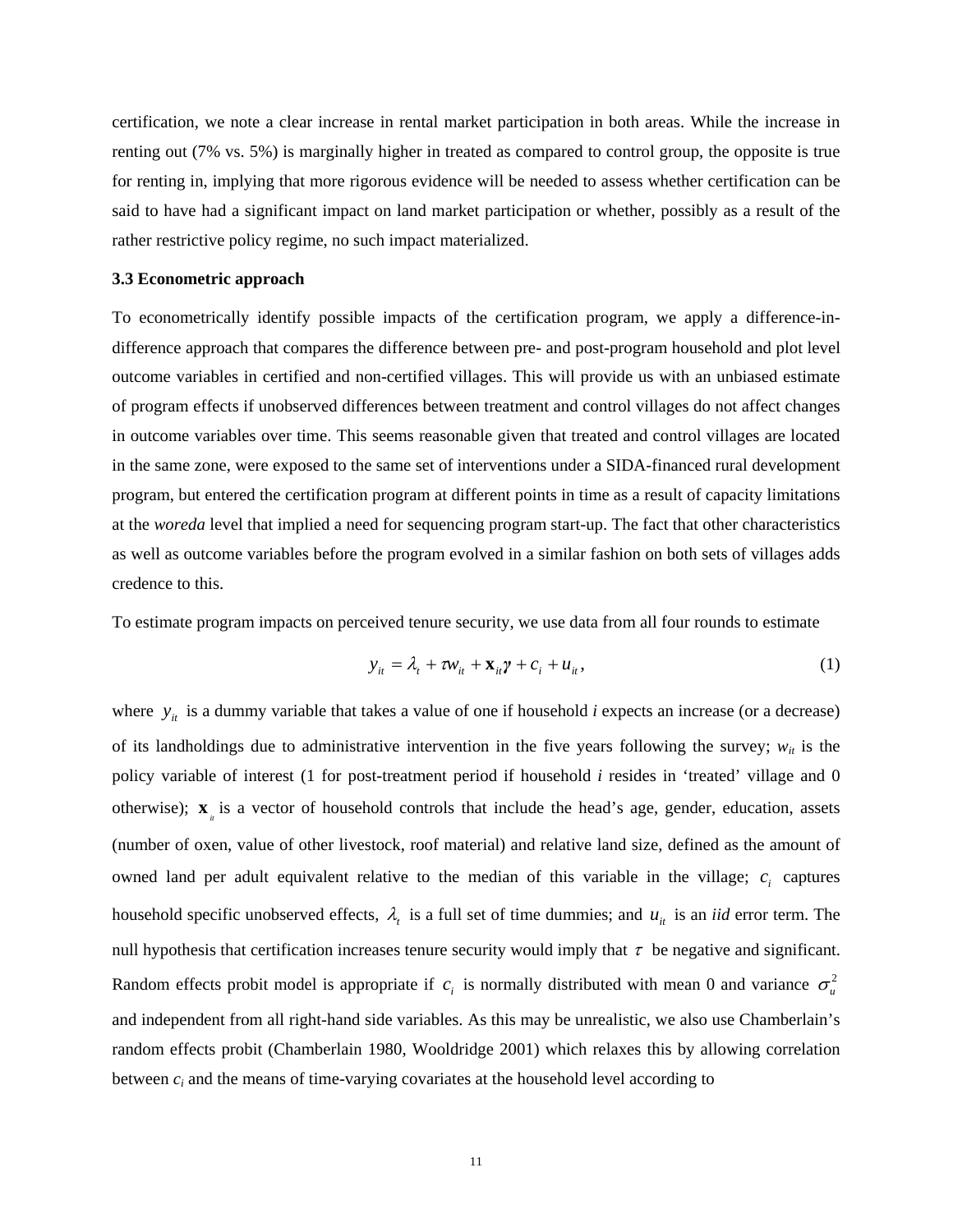$$
c_i = \psi + \overline{\mathbf{x}}_i \xi + a_i,
$$

where  $\bar{\mathbf{x}}_i$  is the vector of average of time-varying household covariates for household *i* over all periods and  $a_i$  is an error term. All that is required is that  $\mathbf{x}_i$  and  $a_i$  are independently and normally distributed with mean zero and variance  $\sigma_a^2$ . Adding  $\bar{\mathbf{x}}_i$  as an explanatory variables to [\(1\)](#page-13-0) in each time period then allows estimation of the parameters  $\lambda$ ,  $\tau$ ,  $\gamma$ ,  $\psi$ ,  $\xi$  and  $\sigma_a^2$  in a standard random effects probit model.

In contras to the household-level analysis in ([1](#page-13-0)), impacts of certification on land-related investment are assessed at the plot level. Dependent variables for land-related investment take the value of 1 if the plot received soil or water conservation investment during the past 12 months or the number of hours spent in undertaking such investment during the past 12 months. Using the notation introduced above, the random effects probit or tobit (depending on the choice of the dependent variable) model for land-related investment on plot *j* by household *i* is specified as:

$$
y_{jit} = \psi + \lambda_t + \tau w_{it} + \mathbf{x}_{it} \gamma + \mathbf{p}_{jit} \delta + \overline{\mathbf{x}}_i \xi + a_i + u_{jit},
$$
 (2)

where the only difference is the inclusion of  $\mathbf{p}_{jit}$ , a vector of plot level characteristics that includes size, soil quality, slope, and length of possession, and the addition of a plot specific error term  $u_{ji}$ . The hypothesis of certification increasing incentives for land-related investment translates into  $\tau > 0$ . As earlier rounds did not include comparable information, our analysis is limited to the last two rounds

Similar random effects probit and tobit specifications for participation on either side of the market and the amount of land transferred, respectively, are estimated for our rental market outcomes. As, for example due to non-convex transaction costs, rental market participation may be persistent over time (Holden *et al.* 2008), we also estimate a specification that allows for state dependence of rental market participation. The implied need to include the lagged dependent variable on the right-hand side of ([1](#page-13-0)) gives rise to a nonlinear dynamic model that may suffer from the initial condition problem, i.e., the correlation between the unobserved effect and the initial observation of the dependent variable. To account for this, the distribution of the unobserved effect is modeled conditional on the initial observation in addition to the time-varying household level covariates (Wooldridge 2005). The reduced form equation to be estimated is

$$
y_{it} = \psi + \lambda_t + \tau w_{it} + \mathbf{X}_{it}\gamma + \rho y_{i,t-1} + \xi_0 y_{i0} + \overline{\mathbf{X}}_i \xi + a_i + u_{it},
$$
\n(3)

<span id="page-14-0"></span>where  $y_{ii-1}$  is the lagged dependent variable and  $y_{i0}$  is the first realization of the dependent variable. The parameters in equation ( [3\)](#page-14-0) are estimated using standard random effects probit or tobit, depending on the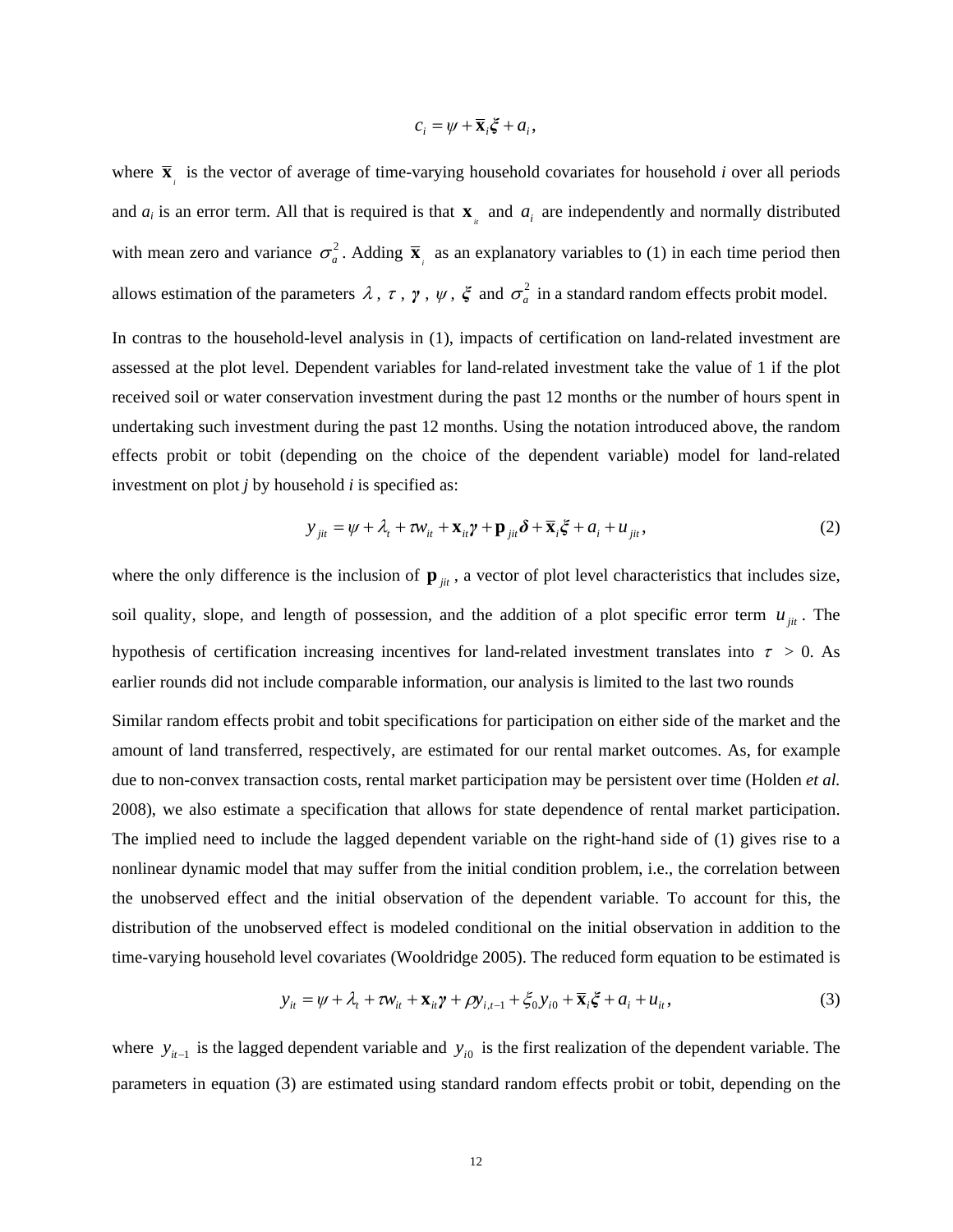type of the dependent variable. As this procedure requires data for at least for four periods, we are forced to drop one of the villages (A. Gulit) that was added to the survey during the third round. The hypothesis of a positive impact of certification on the propensity to rent out land translates into  $\tau > 0$  in the probit and tobit equations for renting out or the area rented out.

#### **4. Key results**

Results corresponding to the three main hypotheses suggest that, despite the limited time elapsed since its completion, certification had a positive economic impact and improved tenure security, investment, and supply of land to the rental market. Even conservative estimates and a very rough calculation of monetary benefits point towards a positive and large cost-benefit ratio.

#### **4.1 Tenure security**

Results from probit estimation of ([1](#page-13-0)) to identify determinants of higher perceived risk of land loss or gain through administrative redistribution in the next 5 years are reported in table 6 for the simple (col. 1 and 3) and Chamberlain specification (col. 2 and 4). In all cases, results suggest that households in treated villages have higher levels of tenure security, i.e., expect significantly less administrative intervention. Marginal effects suggest that, consistent across the two specifications, certification leads to a decrease of about 14 percentage points in the share of those expecting to gain and of about 9 percentage points in the share of those expecting to lose from land redistribution. Certification did not eliminate fears of land redistribution but helped to reduce it from levels that were very high even by global standards.

Coefficients on the time trend are highly significant and of large magnitude for gains but less significant for land losses, in line with descriptive evidence that points towards a reduction over time in the share of those who expect their holdings to increase rather than those who expect to lose land. Signs for coefficients on other variables are largely as expected. Older heads are more likely to expect land loss, consistent with the notion that administrative measure aim to redistribute productive assets among generations. A higher per capita land endowment, relative to the village median, increases the perceived likelihood of land loss and reduces the likelihood of gain, as expected in a system that aims to distribute a limited amount of overall land as equitably as possible among rural residents. The opposite is true for higher shares of good quality land, something that could suggest that officials are either not good at assessing land quality or do not take it into account in making their decisions. Higher endowments with non-land assets, oxen, education, or possession of an iron roof have—with the possible exception of the latter—little impact on the perceived threat of land loss or gain, suggesting that officials' objective is neither a general redistribution of assets nor a maximization of productivity (e.g., a desire to substitute for land markets in bringing land to better endowed households). The significance of coefficients on gender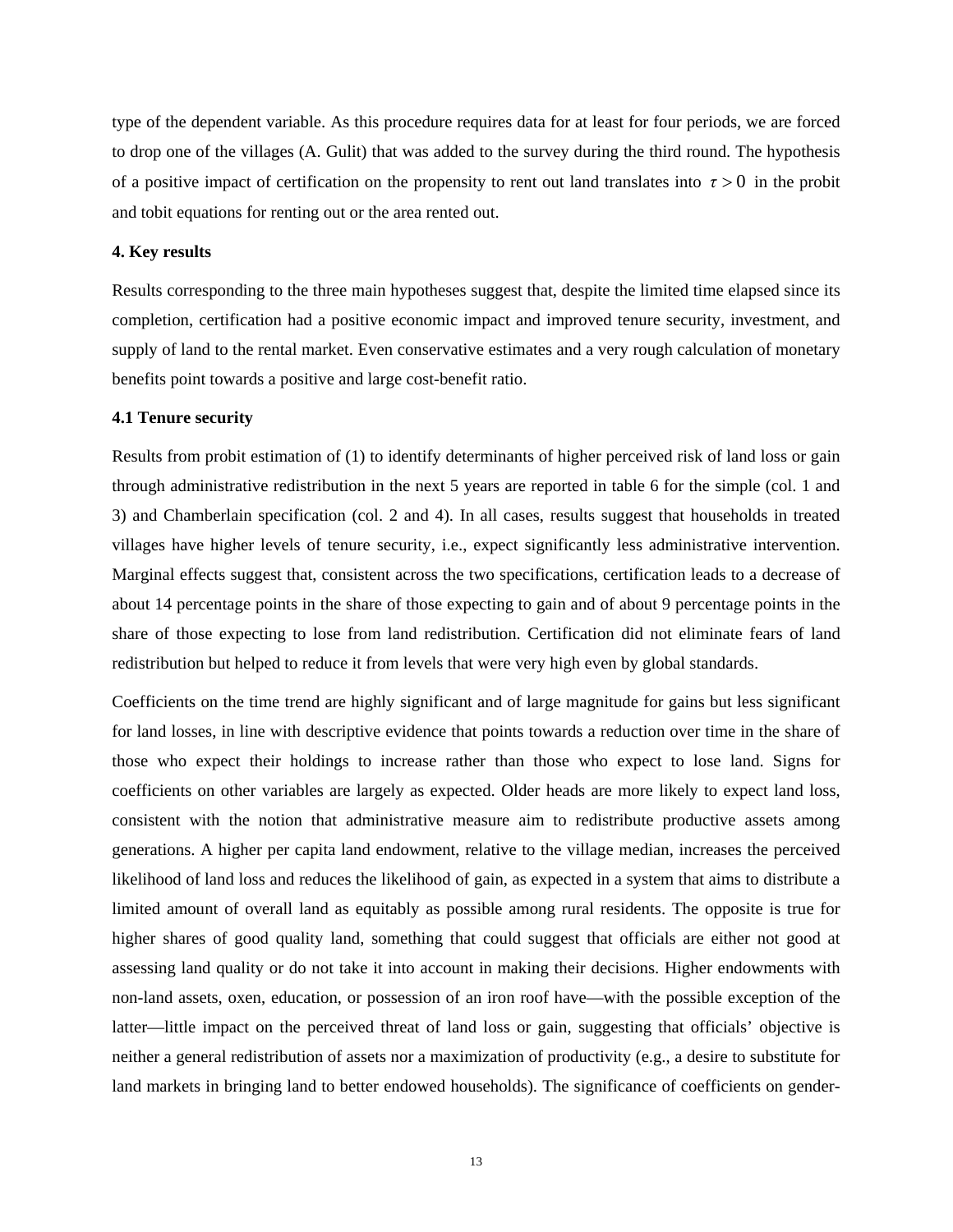related variables such as the sex of the head and the number of adult males in the simple specification disappears once the Chamberlain method is used, suggesting that once we control for households' history these variables no longer affect tenure security. Interactions between the treatment dummy and variables such as the amount of land owned, total assets, and head's gender are consistently insignificant. While this may be a result of the limited number of observations, it provides little support to the notion of certification-induced tenure security effects being differentiated by wealth or gender.

# **4.2 Land-related investment**

Table 7 reports coefficient estimates, as marginal effects, from probit and tobit models for new investment in or repairs of conservation structures during the last 12 months for the simple (col. 1, 2, 4 and 5) and Chamberlain specifications (col. 3 and 6). Results consistently point towards a statistically significant and economically meaningful certification impact with an estimated average treatment effect of some 30 percentage points on the propensity to invest in soil and water conservation measures and more than a doubling of the number of hours spent on such activities. Although from a low base and consistent with case study evidence, this is a large impact compared to other studies in the literature. Given that certification was only concluded recently, such investment will not have affected agricultural production as reported in our survey. To obtain a proximate measure of the size of the investment impact, we estimate a household-fixed effect production function with a dummy for presence of a functioning conservation structure (see appendix table 1 for results). Results suggest that such a structure increases output by about 9 percentage points, implying that, with a mean annual output of B 3,300, the investmentinduced certification impact would amount to B 87 per hectare (0.29\*0.09\*3,330). Even if we assume that half of the investment actually involves repairs of existing structures and discount at 10%, our conservative estimate implies that the increment in output resulting from certification-induced investment in the first year post certification alone would be sufficient to entirely cover program cost (US\$ 1 per plot or US\$ 3.2 per hectare).

Coefficients on other variables suggest that the propensity to make land-related investment increases in plot size but decreases in overall holding size, consistent with the notion that presence of some fixed cost element increases payoffs from investment on larger fields but that, on larger holdings, there is increased competition among plots for investment. It also declines with time and gender the head but increases marginally with the number of dependents in the Chamberlain specification. The propensity to undertake investment is significantly lower on flat land, consistent with the fact that such plots are less prone to be affected by erosion and land degradation than hilly plots, implying less need to guard against these through adoption of soil conservation measures. As the investments considered do not involve any cash outlays, there is little reason to expect impacts to be differentiated by wealth, as indeed suggested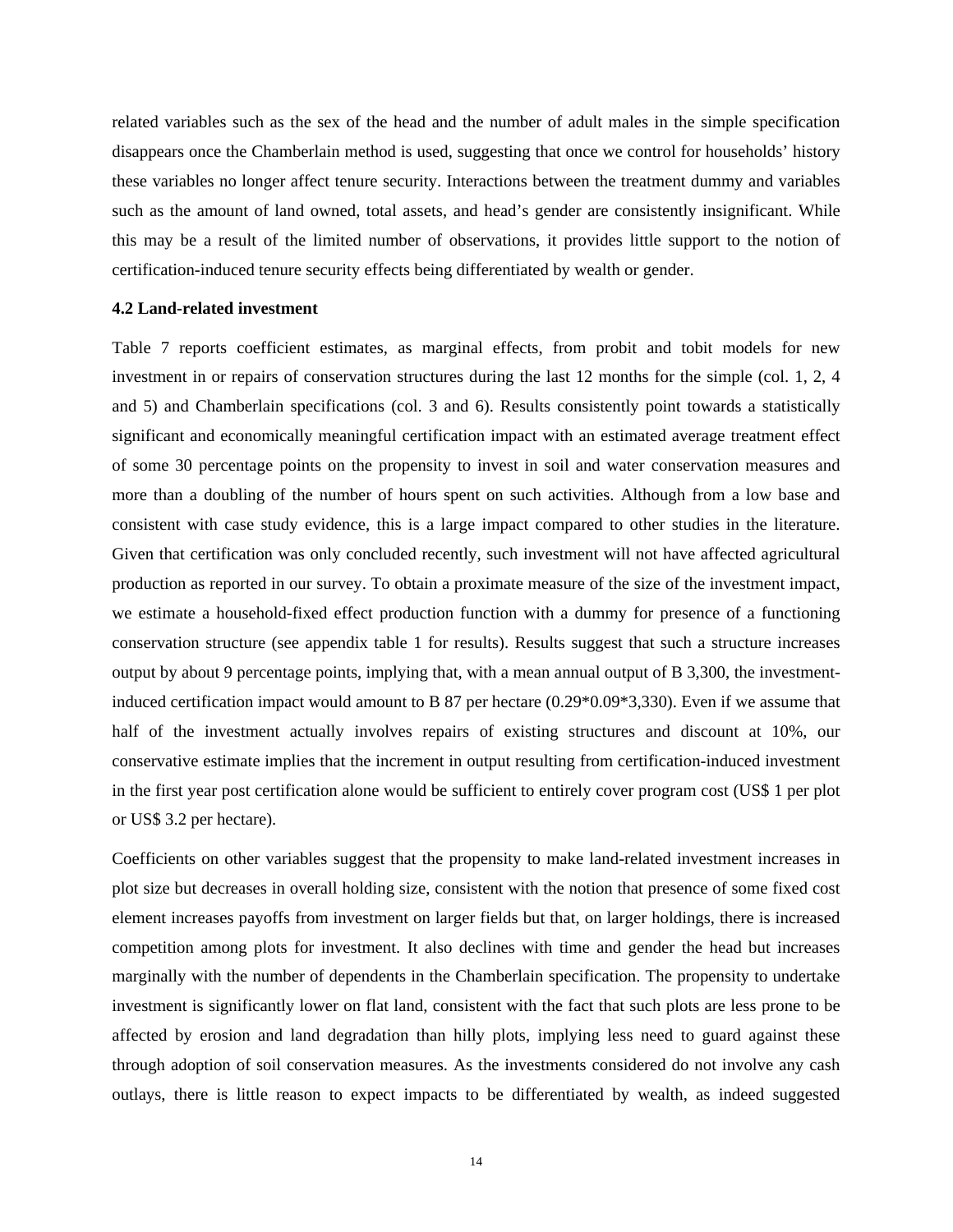consistent lack of significance of the certification dummy's interaction of the with various measures of wealth (not reported) is insignificant throughout.

#### **4.3 Rental market participation**

To test whether, as predicted, certification affected the propensity to rent out but left the demand-side of the market unaffected, tables 8 and 9 present results from probit and tobit estimates of equation ([3\)](#page-14-0). In both cases, cols. 1-3 which contain, respectively the simple and the Chamberlain specification without dynamic effects, strongly support our hypothesis. While the treatment variable is weakly significant in the simple specification, the dynamic (col. 3 and 6 of both tables) suggest strong positive state dependence of participation decisions and the amount of land transacted on both sides of the rental market. Such path dependence implies that policy interventions that affect rental market participation will have effects on households' trajectories in the long term. Estimated marginal effects suggest that certification increases the propensity to rent out by 13 percentage points and the magnitude of land rented out by about 9 points or 1/10 of a hectare for the average farm in the sample. Estimated impacts for renting in are consistently insignificant. Socio-cultural norms and factor market imperfections make self-cultivation by female heads extremely rare, implying that they can either rent out their land or—often because of insecure tenure leave it fallow (Adal 2005). To the extent that they allow productive use of plots that had been left uncultivated, certification-induced rental market effects would enhance productivity as well as equity. Higher levels of tenure security could affect productivity in a number of ways, e.g., by allowing landlords to enter longer term contracts or select more productive tenants who are not part of their immediate social network. As virtually all of the land is rented under sharecropping contracts, any such effects would translate directly into improved welfare for female landlords. Although beyond the scope of this paper, further study of this issue and of non-economic impacts, e.g., female empowerment, would be of interest.

Our results also point towards a significant impact of land endowments on renting out (positive) and renting in (negative) as would be expected if rental markets contribute to equalization of factor input ratios. Total owned area has a positive and significant effect in the leasing out regressions as compared to a negative and significant effect on the leasing in regressions. However, the absolute value of the marginal effect of total owned land on the amount of land rented out or in (table 9) is less than one, indicating that rental market participation allows only partial adjustment towards desired area of cultivated land (Bliss and Stern 1982). We note that, contrary to what is found in studies from other countries, but consistent with other evidence from Ethiopia (Deininger *et al.* 2008a), rental markets transfer land from relatively resource poor (mainly in terms of oxen power) who are often female-headed, to comparatively resource rich households. Consistent with the notion that imperfect labor markets,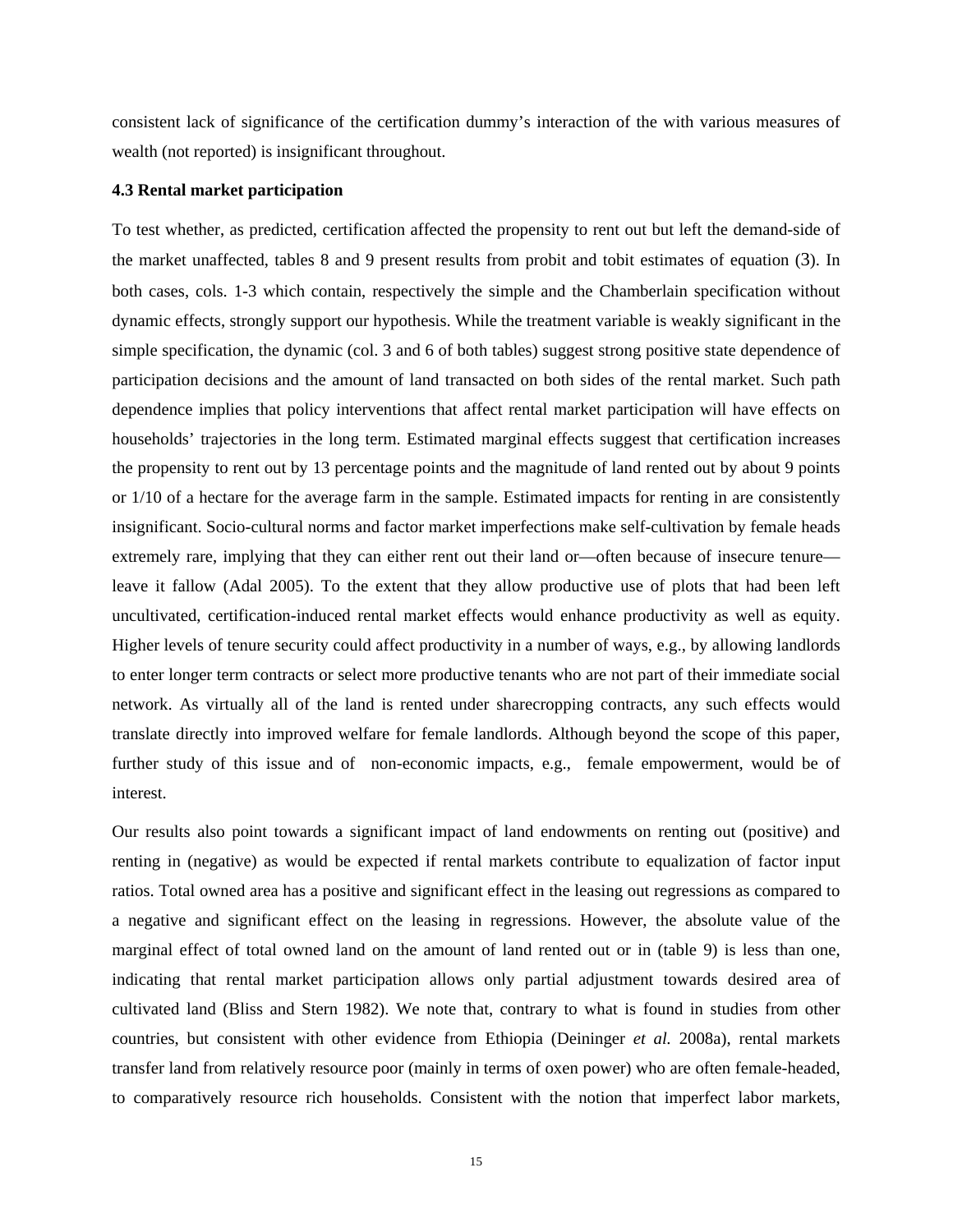together with social and cultural norms, make self-cultivation by female headed households difficult and that this effect is exacerbated by ill-functioning markets for draught animals, the gender of the household head and the number of oxen have a significant impact on the nature and magnitude of rental market transactions and that estimated to have very large and significant effects (which is smaller in the Chamberlain specification) that discourage renting out but encourage renting in. The significant coefficient on possession of an iron roof in the rent-in equation reinforces this notion, suggesting that there may also be imperfections in other financial markets that make renting in easier for those with higher levels of wealth. To the extent that the certification-induced higher propensity to rent out implies greater freedom in the choice of transaction partner, certification could, by allowing women to choose more able partners, have an impact not only on the productivity of rental transactions and land use in general but also on the welfare of a vulnerable group, something left for future research. At the same time, older households are more likely to rent out and literate ones rent our larger areas of land.

#### **5. Conclusion and policy implications**

This paper aimed to explore whether the land certification program in Amhara had positive economic impacts and could provide lessons for others. Despite its recent nature and clear gaps in the local policy environment, we find evidence of significant economic benefits, the magnitude of which exceeds program cost significantly. Follow-up research to assess non-economic effects from the program, especially on female empowerment, the channels through which specific program effects materialize, the path of their evolution over time, and how benefits are distributed across the population, would be of great interest. More immediately, our results give rise to a number of conclusions.

For Ethiopia, the evidence of clear benefits implies that completion of certification will be warranted, ideally based on review and possible adjustment with regard to institutional structure (EPLAUA vs. MOARD), specific rules for implementation (communal areas, women's participation, spatial records), and the policy framework (leasing). Second, while tenure security and investment benefits can further increase over time, especially as other factors that are needed for such effects to materialize (e.g., nonagricultural employment opportunities or better marketing channels) come into place, they can easily be undermined if beneficiaries' lose confidence in the value of certificates. Taking of land by government whether for urban expansion, outside investors, or internal redistribution—without use of certificates to determine compensation levels or prompt award of compensation could jeopardize credibility of certificates. At a more technical level, failure to keep them up to date, e.g., because of deficiencies in record-keeping, would have the same effect and could result in them losing their value.

The evidence presented here suggests not only that implementation of a decentralized, transparent, and cost-effective process of land registration is possible, but also that failure to do so may in many situations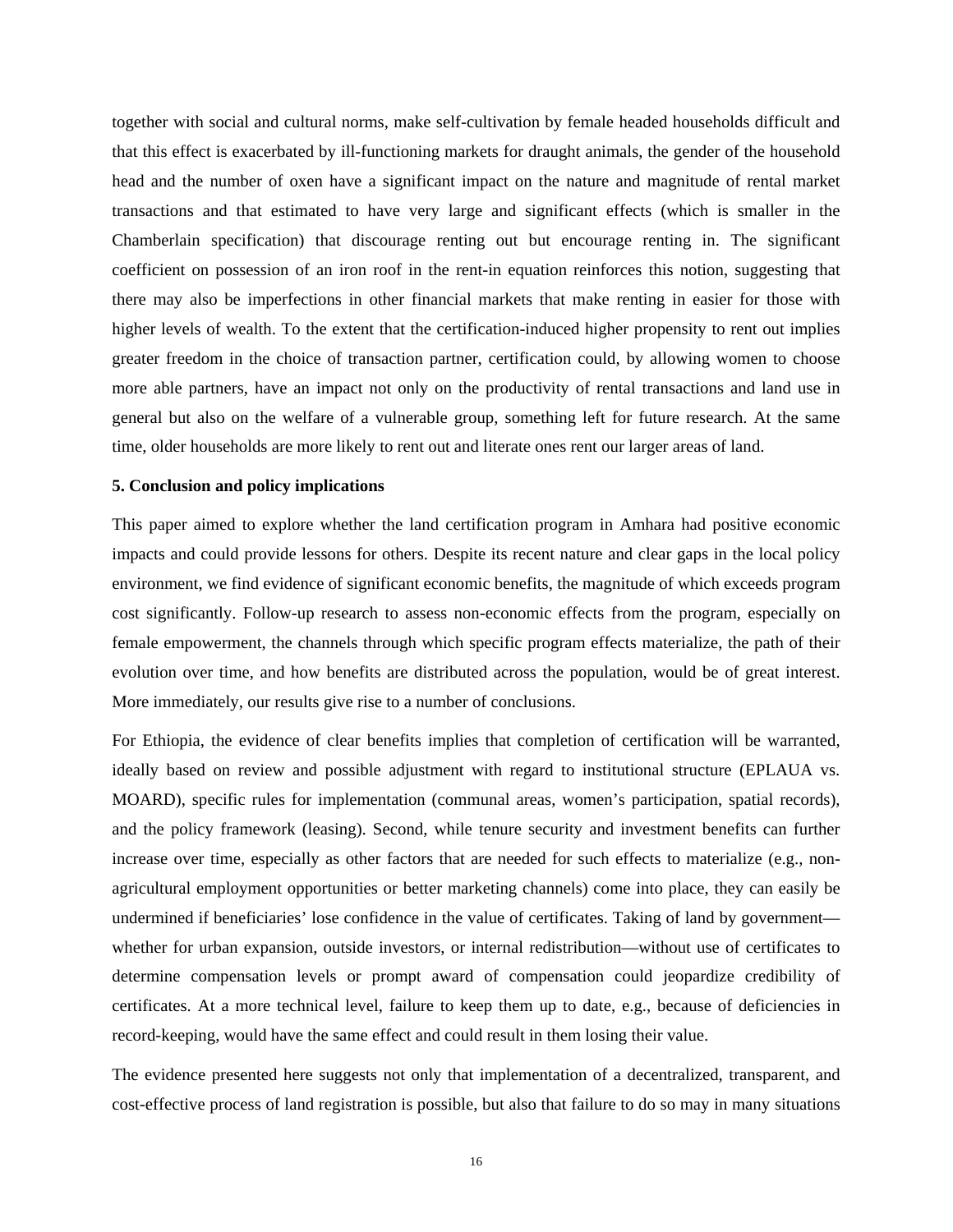forgo significant economic and possibly social benefits. Assessment of impacts of similar programs in other contexts would not only be highly desirable and could provide a fruitful avenue for research that considers land titling as one of many avenues to secure and gradually formalize land rights.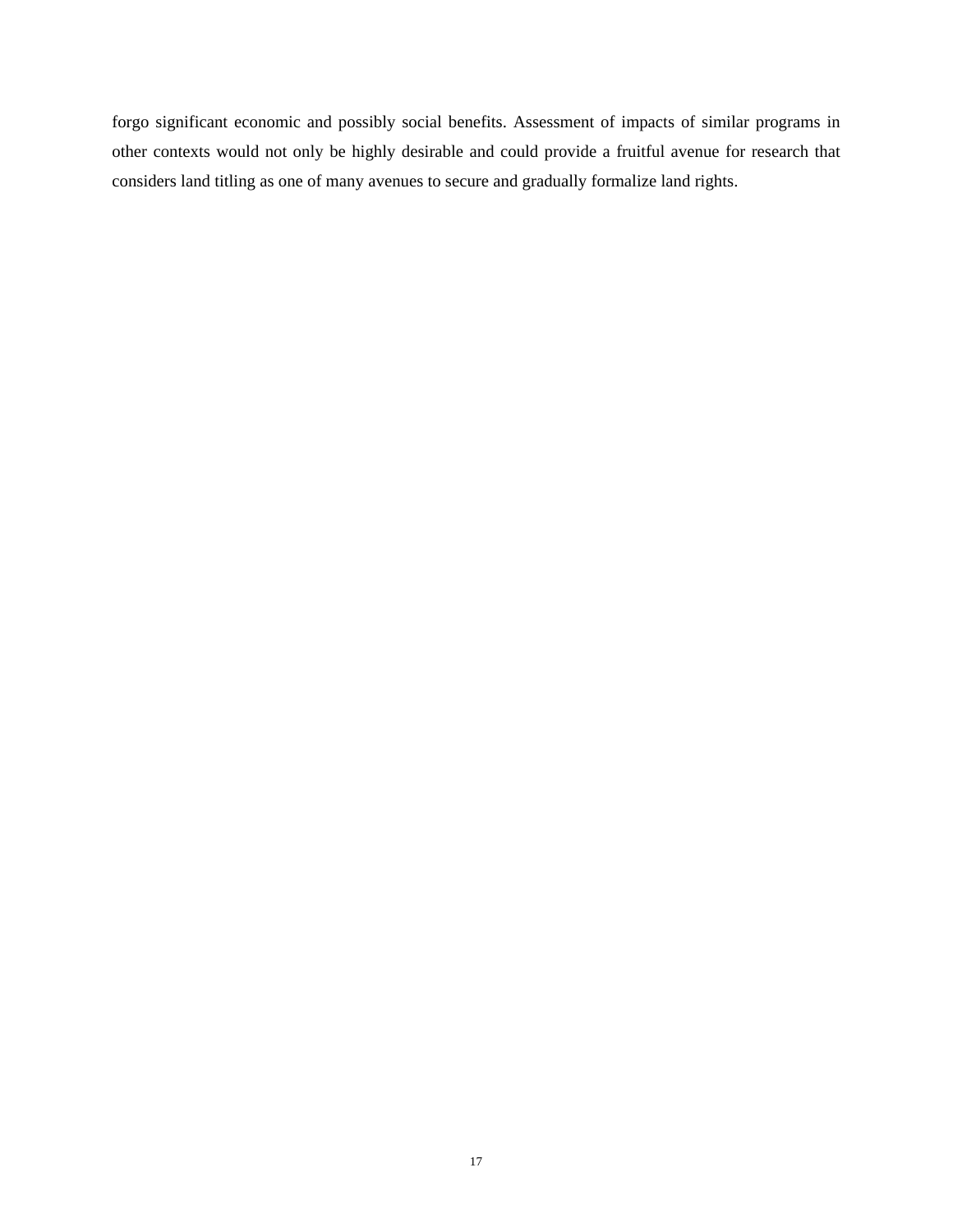# **Table 1: Program characteristics by village**

|                                   |           |           | Certificates issued 12 months before survey? |           |           |           |           |
|-----------------------------------|-----------|-----------|----------------------------------------------|-----------|-----------|-----------|-----------|
|                                   |           |           | No.                                          |           |           | Yes       |           |
| District ( <i>Woreda</i> ) name   |           | Gozamin   |                                              | Enemay    |           | Machakel  | Gozamin   |
| Village ( <i>Kebele</i> ) name    | Kebi      | Wolkie    | Telma                                        | S. Debir  | Amanuel   | D. Elias  | A. Gulit  |
| <i>Kebele</i> area in ha          | 630       | 2670      | 1964                                         | 2560      | 4373      | 1790      | 2172      |
| No of households                  | 1094      | 1050      | 1464                                         | 1275      | 1151      | 906       | 890       |
| Program introduced                | May 2005  | Sep. 2006 | Oct. 2003                                    | Jun. 2005 | Feb. 2004 | Feb. 2004 | Feb. 2003 |
| Competed registration             | Dec. 2005 | NC.       | Aug. 2006                                    | Dec. 2006 | Jun. 2004 | Jul. 2004 | May 2005  |
| Start of certificate distribution | Aug. 2006 | NS.       | Sep. 2006                                    | NS.       | Feb. 2005 | Feb. 2005 | Jun. 2005 |
| No. of LAC members                | 15        | 20        | 21                                           | 35        | 14        | 14        | 18        |
| Training days to LAC members      | 3         | 5         | 8                                            | 8         | 9         | 4         | 6         |
| Number of village meetings        | 4         | 4         | 6                                            | 2         |           | 3         | 3         |

**Source:** Own computation from AAU/Gothenburg/WB Survey

NC=Not completed at the time of the survey. NS=Not started at the time of the survey.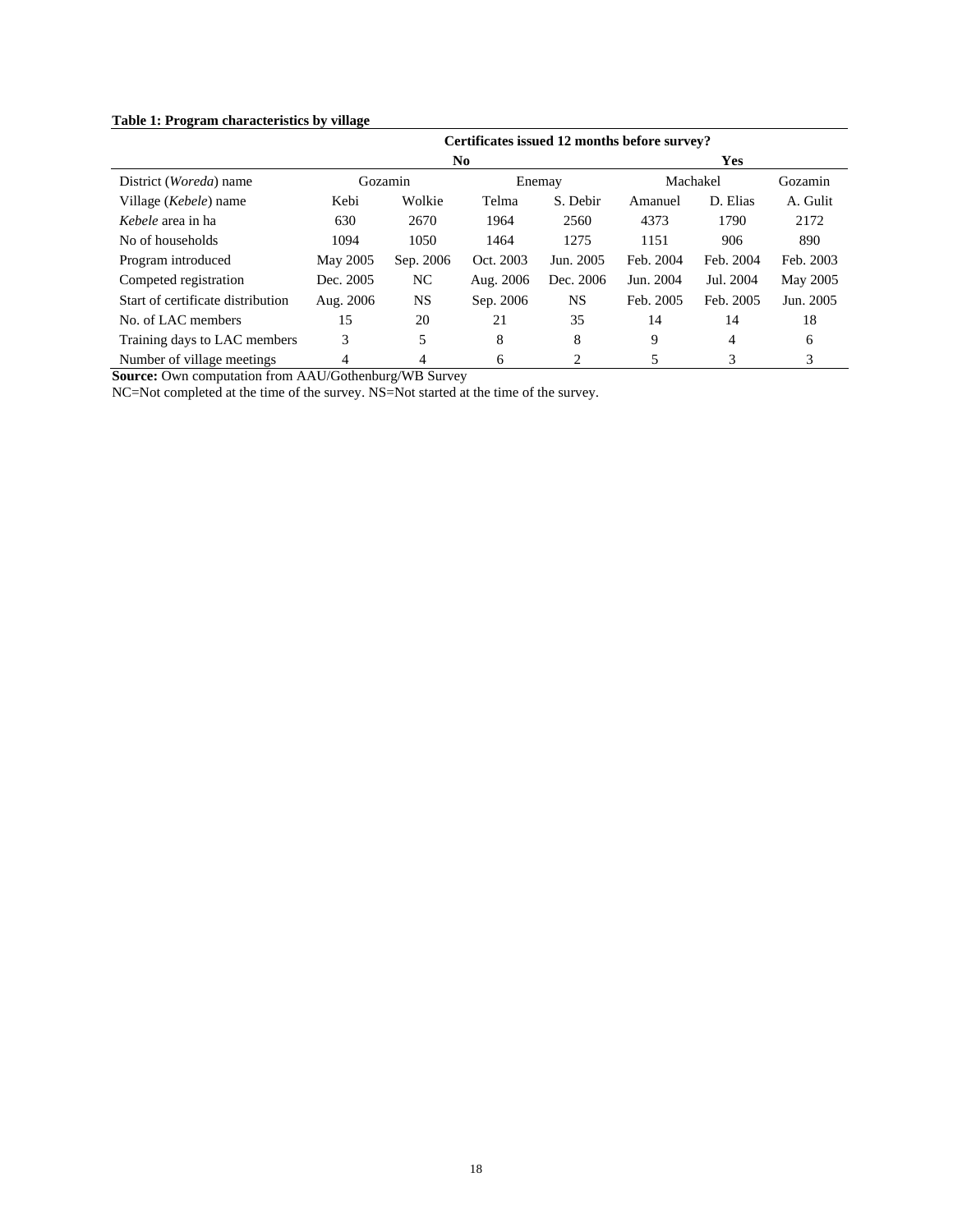# **Table 2: Program characteristics at household and plot levels**

|                                                                                | <b>Certificates issued?</b> |            |
|--------------------------------------------------------------------------------|-----------------------------|------------|
|                                                                                | N <sub>0</sub>              | <b>Yes</b> |
| Household level data                                                           |                             |            |
| A member of the household attended public information meetings                 | 0.78                        | 0.85       |
| Number of meetings attended                                                    | 3.50                        | 3.60       |
| Well informed about the program                                                | 0.68                        | 0.85       |
| Has landholding certificate                                                    | 35.55                       | 87.47      |
| Number of months since certified                                               | 8.07                        | 17.15      |
| Plot level data                                                                |                             |            |
| Plot area was determined in the field                                          | 0.64                        | 0.92       |
| Plot area was determined at <i>kebele</i> office referring to previous records | 0.35                        | 0.05       |
| Plot measured using tape and rope, if determined in the field                  | 0.65                        | 0.95       |
| Plot measured using eye estimation, if determined in the field                 | 0.35                        | 0.00       |
| More than half of the neighbors were present when measured                     | 0.35                        | 0.59       |
| Half or less than half of the neighbors were present were present              | 0.11                        | 0.20       |
| Plot has a certificate                                                         | 0.30                        | 0.75       |
| Number of months since certified                                               | 8.19                        | 16.93      |
| Plot is jointly certified with head and spouse                                 | 0.83                        | 0.77       |
| Number of households                                                           | 481                         | 359        |
| Number of plots                                                                | 2369                        | 2143       |

**Source:** Own computation from AAU/Gothenburg/WB Survey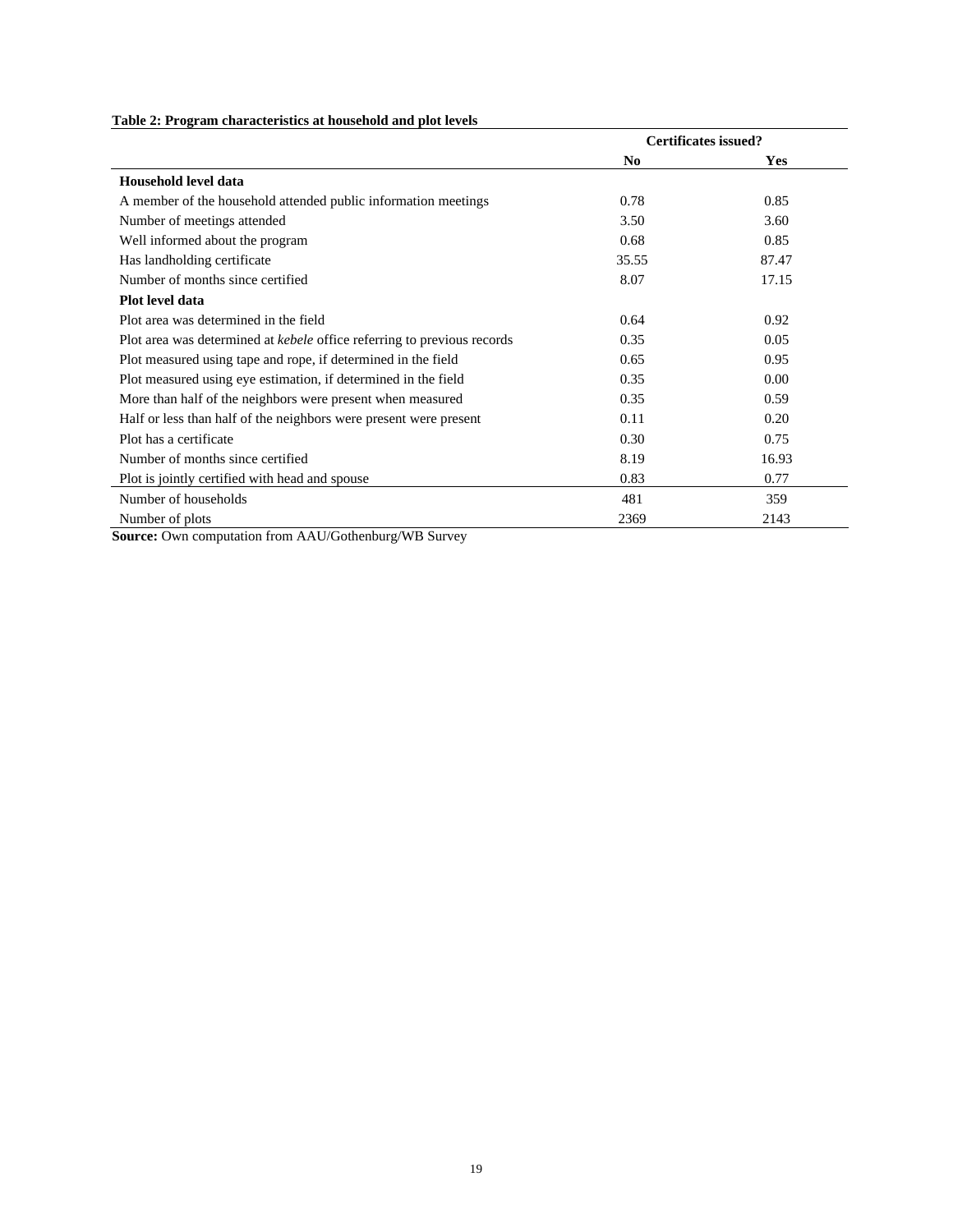| Table 3: Household characteristics by treatment category over time |  |  |
|--------------------------------------------------------------------|--|--|
|                                                                    |  |  |

|                                   |       | No certificate |       |       |       | With certificate |       |       |  |
|-----------------------------------|-------|----------------|-------|-------|-------|------------------|-------|-------|--|
|                                   | 1999  | 2002           | 2004  | 2007  | 1999  | 2002             | 2004  | 2007  |  |
| Total owned land in hectares      | 1.34  | 1.35           | 1.61  | 1.47  | 1.57  | 1.59             | 1.89  | 2.06  |  |
| Owned land per aeu in ha          | 0.36  | 0.34           | 0.36  | 0.32  | 0.37  | 0.34             | 0.36  | 0.38  |  |
| Share of good quality land        | 0.36  | 0.32           | 0.31  | 0.44  | 0.36  | 0.33             | 0.28  | 0.39  |  |
| Number of dependents              | 2.50  | 2.59           | 2.70  | 2.68  | 2.83  | 2.97             | 2.84  | 2.83  |  |
| Number of adult male              | 1.24  | 1.41           | 1.65  | 1.79  | 1.41  | 1.54             | 1.71  | 1.95  |  |
| Number of adult female            | 1.21  | 1.33           | 1.58  | 1.68  | 1.36  | 1.53             | 1.71  | 1.93  |  |
| Number of oxen                    | 1.20  | 1.20           | 1.17  | 1.29  | 2.22  | 1.98             | 1.99  | 2.06  |  |
| Value of livestock (B)            | 1,628 | 1,670          | 1,771 | 1,962 | 2,883 | 2,839            | 2,888 | 3,081 |  |
| Value of other animals (B)        | 857   | 924            | 1,026 | 1,124 | 1,432 | 1,309            | 1,591 | 1,737 |  |
| Roof corrugated iron sheet        | 0.55  | 0.60           | 0.71  | 0.79  | 0.61  | 0.70             | 0.86  | 0.91  |  |
| Age of household head (years)     | 44.17 | 45.66          | 48.08 | 49.81 | 44.87 | 46.67            | 48.72 | 50.46 |  |
| Female headed household           | 0.13  | 0.12           | 0.15  | 0.17  | 0.10  | 0.07             | 0.17  | 0.19  |  |
| Head can read and write           | 0.39  | 0.38           | 0.35  | 0.27  | 0.48  | 0.48             | 0.42  | 0.43  |  |
| Value of crop output per ha $(B)$ | 1,926 | 634            | 2,596 | 3,283 | 2,564 | 880              | 2,187 | 2,804 |  |
| Number of households              | 462   | 463            | 475   | 477   | 229   | 233              | 347   | 356   |  |

**Source:** Own computation from AAU/Gothenburg/WB Survey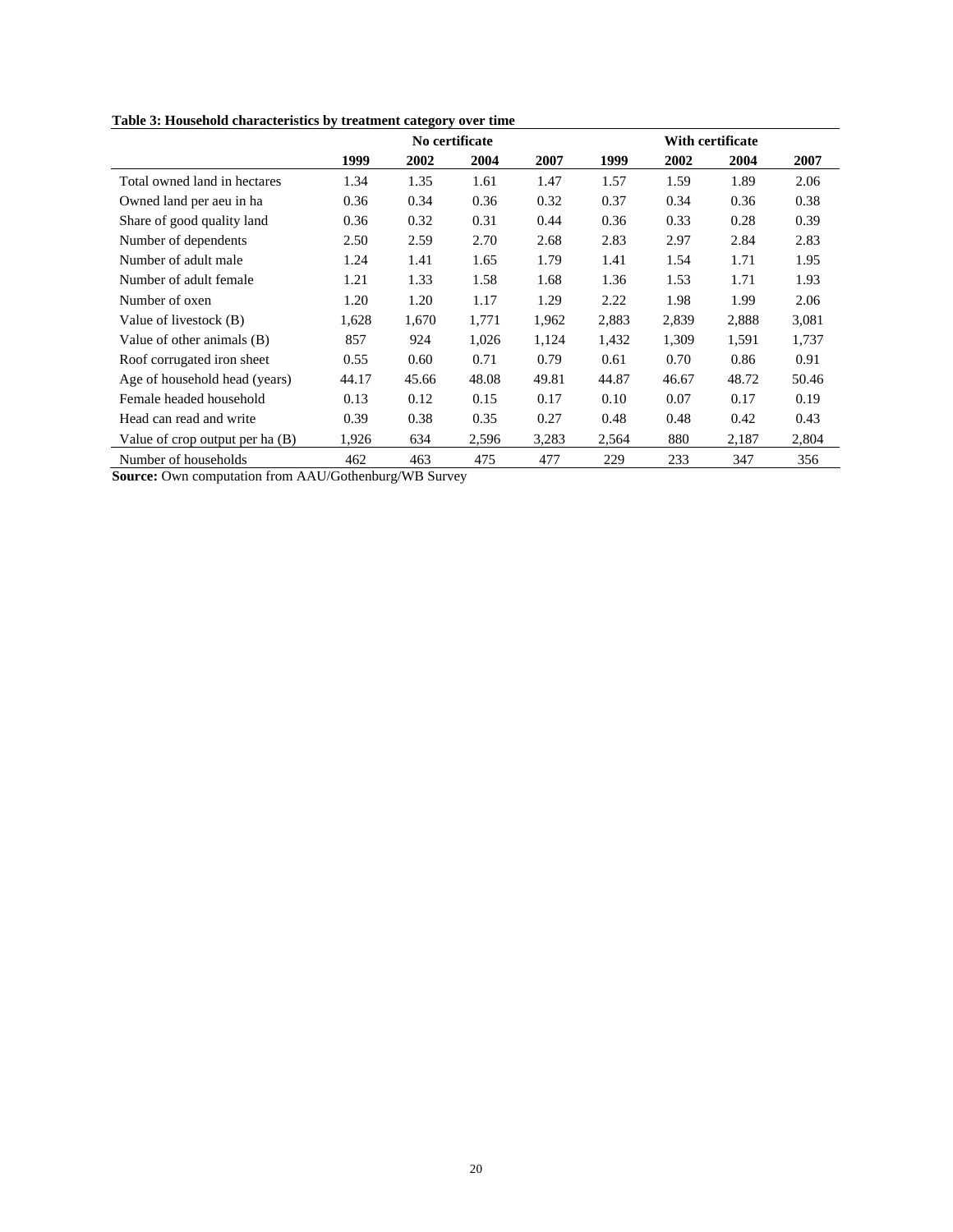# **Table 4: Plot Level Characteristics by Treatment Category**

|                                | No certificate | With certificate |
|--------------------------------|----------------|------------------|
|                                | 2004-2007      | 2004-2007        |
| Plot size in hectares          | 0.31           | 0.34             |
| Number of years possessed      | 20.84          | 21.44            |
| Good soil quality              | 0.38           | 0.35             |
| Medium soil quality            | 0.37           | 0.43             |
| Flat land                      | 0.57           | 0.72             |
| Gently sloped land             | 0.34           | 0.23             |
| Irrigated land                 | 0.04           | 0.04             |
| Number of observations (plots) | 4699           | 3972             |

**Source:** Own computation from AAU/Gothenburg/WB Survey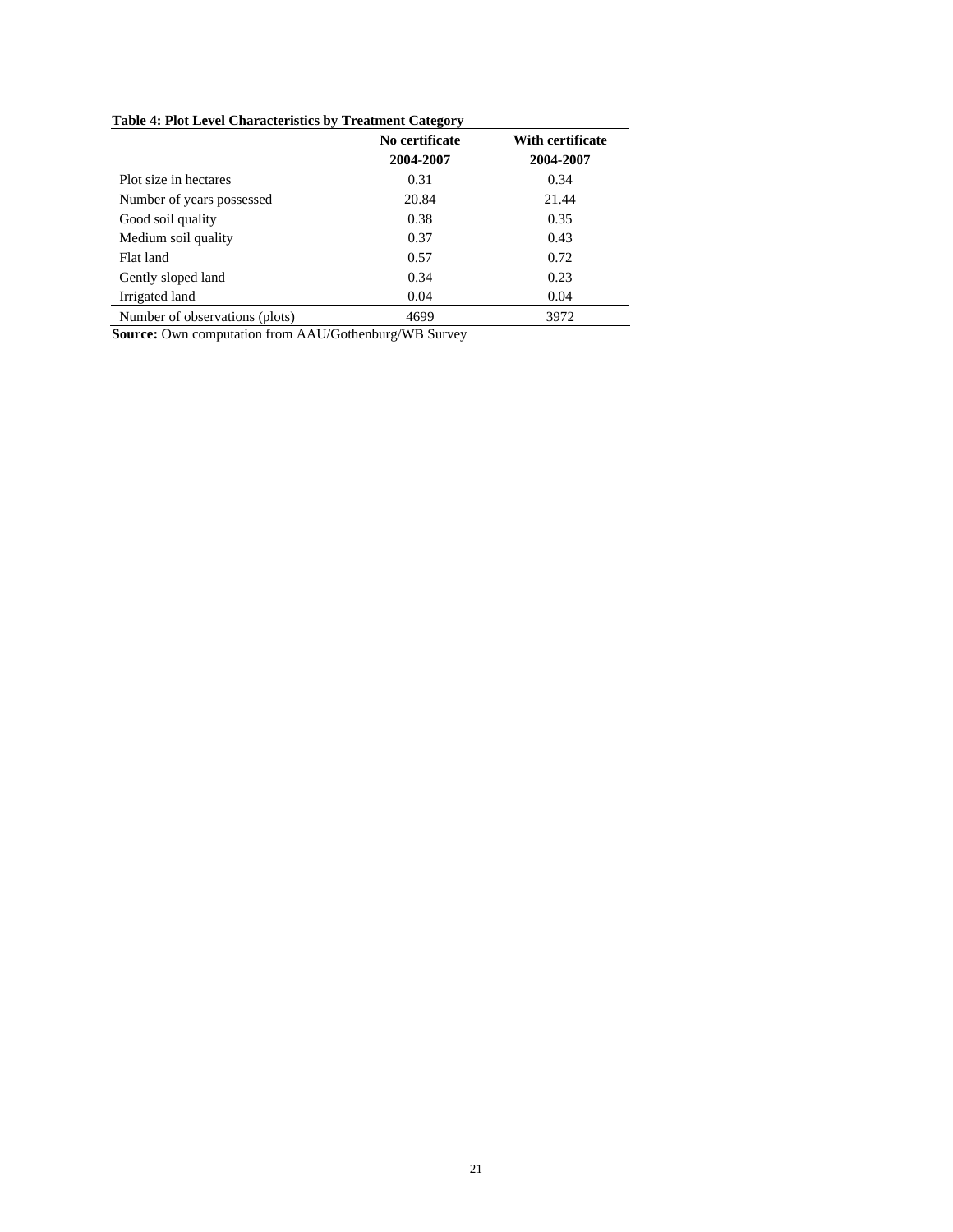# **Table 5: Outcome Variables by Treatment Category**

|                                                                            |      |      | <b>None</b> |      |      |      | With certificate |      |
|----------------------------------------------------------------------------|------|------|-------------|------|------|------|------------------|------|
|                                                                            | 1999 | 2002 | 2004        | 2007 | 1999 | 2002 | 2004             | 2007 |
| Expectations of land redistribution in the next five years and of conflict |      |      |             |      |      |      |                  |      |
| Expect change in holdings                                                  | 0.75 | 0.62 | 0.38        | 0.39 | 0.78 | 0.64 | 0.38             | 0.24 |
| Expect an increase in holdings                                             | 0.55 | 0.45 | 0.19        | 0.11 | 0.55 | 0.36 | 0.18             | 0.04 |
| Expect a decrease in holdings                                              | 0.20 | 0.17 | 0.19        | 0.28 | 0.23 | 0.27 | 0.19             | 0.19 |
| Concerned about land conflict (p)                                          |      |      |             | 0.20 |      |      |                  | 0.14 |
| Land related investment over the last 12 months (plot level)               |      |      |             |      |      |      |                  |      |
| Repaired structure / built new one                                         |      |      | 0.36        | 0.24 |      |      | 0.12             | 0.25 |
| Number of hours spent                                                      |      |      | 8.22        | 5.51 |      |      | 2.26             | 4.38 |
| Constructed new structure                                                  |      |      | 0.10        | 0.08 |      |      | 0.07             | 0.10 |
| Plot has conservation structure                                            |      |      | 0.44        | 0.34 |      |      | 0.22             | 0.32 |
| Participation in land rental market                                        |      |      |             |      |      |      |                  |      |
| Rent-out land                                                              | 0.24 | 0.21 | 0.29        | 0.34 | 0.17 | 0.15 | 0.26             | 0.33 |
| Area rented out (ha)                                                       | 0.20 | 0.21 | 0.28        | 0.34 | 0.14 | 0.16 | 0.32             | 0.45 |
| Rent-in land                                                               | 0.37 | 0.26 | 0.20        | 0.36 | 0.49 | 0.31 | 0.36             | 0.45 |
| Area rented in (ha)                                                        | 0.25 | 0.19 | 0.15        | 0.29 | 0.29 | 0.19 | 0.27             | 0.44 |
| Number of households                                                       | 462  | 463  | 475         | 477  | 229  | 233  | 347              | 356  |
| Number of plots                                                            |      |      | 2284        | 2415 |      |      | 1886             | 2086 |

**Source:** Own computation from AAU/Gothenburg/WB Survey. Empty cells imply that no data was available.

Note: Except where indicated in the table, all variables are at the household level.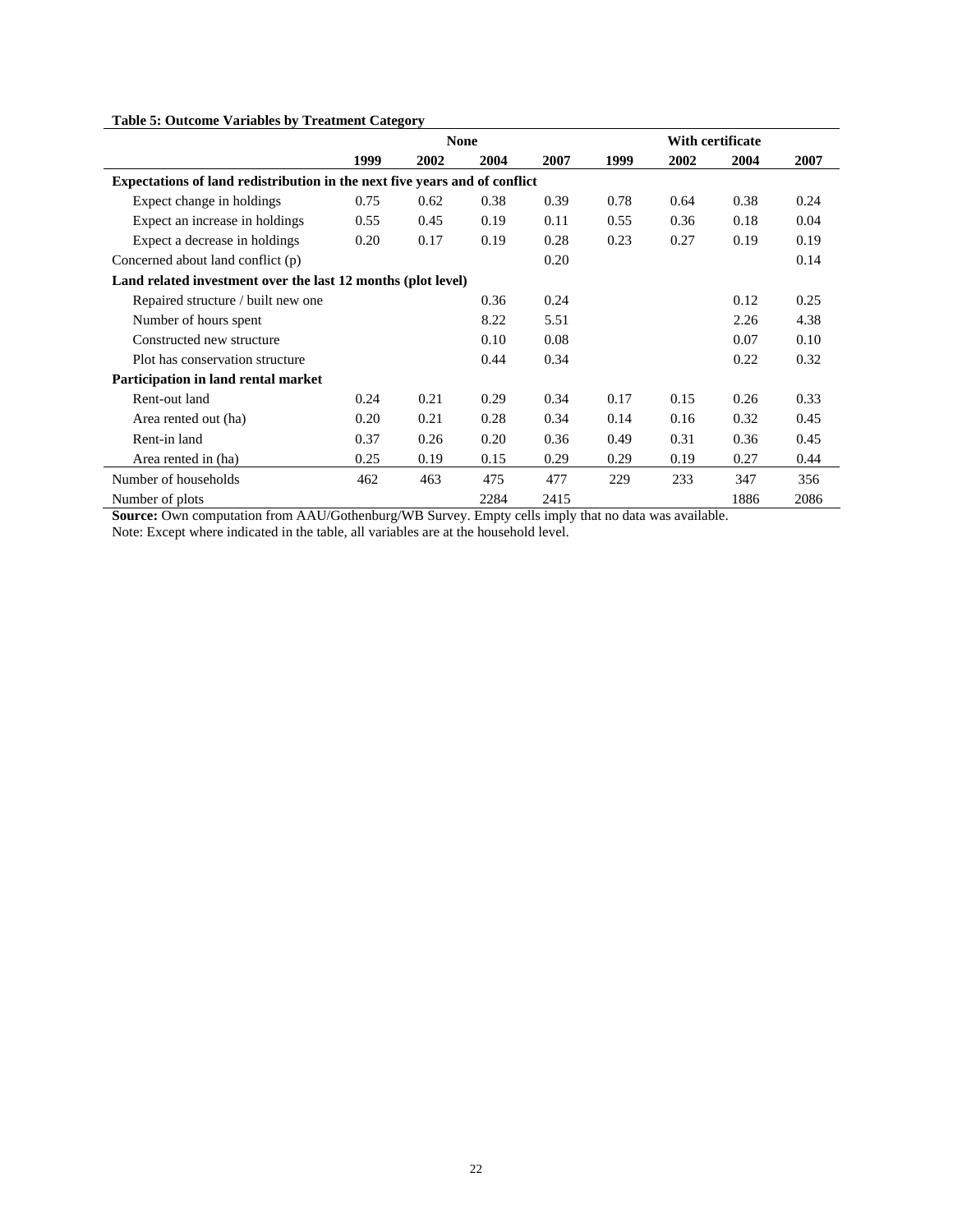| rabic v. mipaci vi ceruncation on perceived ianu tenure security. Marginal encets from probit model | <b>Expect an increase</b> | <b>Expect a decrease</b> |             |             |  |
|-----------------------------------------------------------------------------------------------------|---------------------------|--------------------------|-------------|-------------|--|
|                                                                                                     |                           | <b>Chamberlain</b>       |             | Chamberlain |  |
| Land use certificates issued                                                                        | $-0.135***$               | $-0.135***$              | $-0.093***$ | $-0.095***$ |  |
|                                                                                                     | $(-4.12)$                 | $(-4.13)$                | $(-4.34)$   | $(-4.43)$   |  |
| Relative land size                                                                                  | $-0.106***$               | $-0.106***$              | $0.040***$  | $0.041***$  |  |
|                                                                                                     | $(-7.33)$                 | $(-7.31)$                | (4.11)      | (4.26)      |  |
| Share of good quality land                                                                          | $0.066**$                 | $0.070***$               | $-0.055**$  | $-0.055**$  |  |
|                                                                                                     | (2.52)                    | (2.66)                   | $(-2.33)$   | $(-2.35)$   |  |
| Number of dependents                                                                                | $-0.011$                  | $-0.001$                 | $0.014**$   | 0.019       |  |
|                                                                                                     | $(-1.59)$                 | $(-0.05)$                | (2.38)      | (1.57)      |  |
| Number of adult male                                                                                | $-0.026**$                | 0.008                    | $0.018**$   | 0.027       |  |
|                                                                                                     | $(-2.47)$                 | (0.38)                   | (2.15)      | (1.51)      |  |
| Number of adult female                                                                              | $-0.019*$                 | $-0.033$                 | 0.013       | 0.025       |  |
|                                                                                                     | $(-1.70)$                 | $(-1.54)$                | (1.39)      | (1.43)      |  |
| Number of oxen                                                                                      | $-0.004$                  | 0.001                    | 0.011       | $-0.005$    |  |
|                                                                                                     | $(-0.49)$                 | (0.08)                   | (1.63)      | $(-0.52)$   |  |
| Value of other animals x $10^{-3}$ (Birr)                                                           | 0.006                     | 0.008                    | $-0.002$    | 0.002       |  |
|                                                                                                     | (1.21)                    | (1.45)                   | $(-0.72)$   | (0.52)      |  |
| Roof corrugated iron sheet                                                                          | $-0.066***$               | $-0.019$                 | $0.052***$  | 0.031       |  |
|                                                                                                     | $(-3.01)$                 | $(-0.56)$                | (2.90)      | (1.04)      |  |
| Age of household head (years)                                                                       | $-0.015***$               | $-0.016***$              | $0.006*$    | $0.010***$  |  |
|                                                                                                     | $(-3.73)$                 | $(-3.70)$                | (1.77)      | (2.62)      |  |
| Age of household head squared                                                                       | $0.000***$                | $0.000***$               | $-0.000$    | $-0.000$    |  |
|                                                                                                     | (2.76)                    | (2.75)                   | $(-1.30)$   | $(-1.39)$   |  |
| Female headed household                                                                             | $-0.032$                  | 0.021                    | $-0.049**$  | $-0.062$    |  |
|                                                                                                     | $(-1.16)$                 | (0.35)                   | $(-2.13)$   | $(-1.44)$   |  |
| Household head can read and write                                                                   | $-0.023$                  | 0.013                    | $0.032*$    | 0.019       |  |
|                                                                                                     | $(-1.22)$                 | (0.41)                   | (1.84)      | (0.66)      |  |
| $Year = 2002$                                                                                       | $-0.093***$               | $-0.098***$              | $-0.012$    | $-0.021$    |  |
|                                                                                                     | $(-4.85)$                 | $(-4.96)$                | $(-0.57)$   | $(-0.96)$   |  |
| $Year = 2004$                                                                                       | $-0.243***$               | $-0.253***$              | $-0.049**$  | $-0.070***$ |  |
|                                                                                                     | $(-14.70)$                | $(-13.34)$               | $(-2.38)$   | $(-3.04)$   |  |
| $Year = 2007$                                                                                       | $-0.320***$               | $-0.333***$              | $0.052*$    | 0.012       |  |
|                                                                                                     | $(-17.17)$                | $(-15.53)$               | (1.92)      | (0.38)      |  |
| Number of observations                                                                              | 3042                      | 3042                     | 3042        | 3042        |  |
| Number of households                                                                                | 882                       | 882                      | 882         | 882         |  |
| Log lik.                                                                                            | $-1467.109$               | $-1461.588$              | $-1510.578$ | $-1502.232$ |  |
| Chi-squared                                                                                         | 518.218                   | 517.908                  | 111.531     | 126.756     |  |
| rho                                                                                                 | 0.070                     | 0.070                    | 0.049       | 0.046       |  |
| sigma u                                                                                             | 0.274                     | 0.274                    | 0.227       | 0.220       |  |
| Lik.-ratio test of rho=0                                                                            | $-1469.227$               | $-1463.689$              | $-1511.736$ | $-1503.235$ |  |
| Chibar2                                                                                             | 4.237                     | 4.204                    | 2.315       | 2.006       |  |

| Table 6: Impact of certification on perceived land tenure security: Marginal effects from probit model |  |  |  |
|--------------------------------------------------------------------------------------------------------|--|--|--|
|                                                                                                        |  |  |  |

**Note:** The dependent variable is whether the household expects an increase or decrease in landholdings over the coming 5 years due to land redistribution and reallocation. The Chamberlain specification includes the mean value of the time-varying household level variables (Chamberlain 1980), coefficients for which are not reported. A constant term is included in all the regressions. Absolute value of t statistics in parentheses; \* significant at 10%; \*\* significant at 5%; \*\*\* significant at 1%.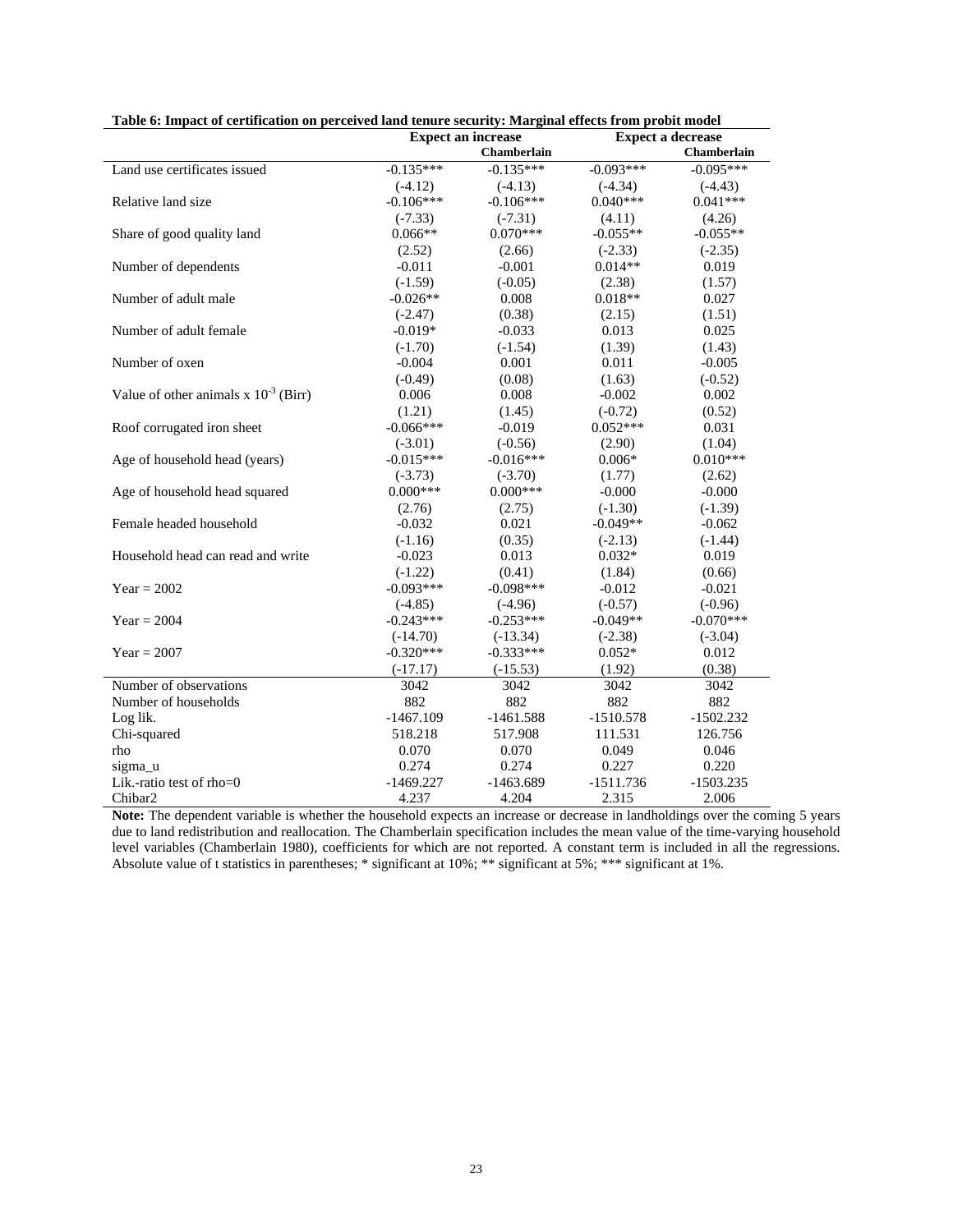|                                       |             | Repairs and new investment last 12 |              | Hours spent on repairs and new investment<br>last 12 months: tobit models <sup>a</sup> |             |                    |  |
|---------------------------------------|-------------|------------------------------------|--------------|----------------------------------------------------------------------------------------|-------------|--------------------|--|
|                                       |             | months: porbit models              |              |                                                                                        |             |                    |  |
|                                       |             |                                    | Chamberlai   |                                                                                        |             | <b>Chamberlain</b> |  |
|                                       |             |                                    | $\mathbf n$  |                                                                                        |             |                    |  |
| Land use certificates issued          | $0.268***$  | $0.302***$                         | $0.291***$   | 1.279***                                                                               | 1.439***    | 1.347***           |  |
|                                       | (9.92)      | (10.70)                            | (10.32)      | (9.90)                                                                                 | (10.79)     | (10.11)            |  |
| Parcel size in hectares               | 0.019       | $0.057***$                         | $0.061***$   | $0.205*$                                                                               | $0.496***$  | $0.523***$         |  |
|                                       | (1.26)      | (3.58)                             | (3.80)       | (1.84)                                                                                 | (4.05)      | (4.32)             |  |
| Number of years possessed             | $-0.000$    | 0.001                              | 0.000        | $0.007*$                                                                               | $0.011***$  | $0.009**$          |  |
|                                       | $(-0.08)$   | (1.14)                             | (0.61)       | (1.88)                                                                                 | (2.94)      | (2.38)             |  |
| Good soil quality                     | $-0.014$    | $-0.013$                           | $-0.013$     | $-0.073$                                                                               | $-0.051$    | $-0.056$           |  |
|                                       | $(-1.18)$   | $(-1.14)$                          | $(-1.15)$    | $(-0.82)$                                                                              | $(-0.58)$   | $(-0.64)$          |  |
| Medium soil quality                   | $-0.013$    | $-0.012$                           | $-0.013$     | $-0.090$                                                                               | $-0.085$    | $-0.098$           |  |
|                                       | $(-1.18)$   | $(-1.17)$                          | $(-1.23)$    | $(-1.06)$                                                                              | $(-1.01)$   | $(-1.19)$          |  |
| Flat land                             | $-0.129***$ | $-0.121***$                        | $-0.121***$  | $-1.075***$                                                                            | $-1.023***$ | $-1.002***$        |  |
|                                       | $(-6.02)$   | $(-5.92)$                          | $(-5.89)$    | $(-8.44)$                                                                              | $(-8.14)$   | $(-8.09)$          |  |
| Gently sloped land                    | $-0.025$    | $-0.025*$                          | $-0.023$     | $-0.261**$                                                                             | $-0.245**$  | $-0.213*$          |  |
|                                       | $(-1.54)$   | $(-1.69)$                          | $(-1.57)$    | $(-2.20)$                                                                              | $(-2.09)$   | $(-1.84)$          |  |
| Irrigated land                        | 0.017       | 0.019                              | 0.019        | 0.101                                                                                  | 0.091       | 0.087              |  |
|                                       | (0.72)      | (0.86)                             | (0.83)       | (0.60)                                                                                 | (0.55)      | (0.53)             |  |
| Total owned land in hectares          |             | $-0.058***$                        | $-0.062***$  |                                                                                        | $-0.335***$ | $-0.357***$        |  |
|                                       |             | $(-6.81)$                          | $(-7.24)$    |                                                                                        | $(-6.53)$   | $(-7.06)$          |  |
| Value of livestock x $10^{-3}$ (Birr) |             | $-0.003*$                          | $-0.003*$    |                                                                                        | $-0.017*$   | $-0.012$           |  |
|                                       |             | $(-1.91)$                          | $(-1.86)$    |                                                                                        | $(-1.86)$   | $(-1.01)$          |  |
| Corrugated iron roof                  |             | 0.017                              | $-0.035$     |                                                                                        | 0.122       | $-0.355*$          |  |
|                                       |             | (0.92)                             | $(-1.21)$    |                                                                                        | (0.98)      | $(-1.91)$          |  |
| Number of dependents                  |             | 0.009                              | $0.024***$   |                                                                                        | $0.089***$  | $0.248***$         |  |
|                                       |             | (1.41)                             | (2.59)       |                                                                                        | (2.61)      | (3.78)             |  |
| Number of adult male                  |             | 0.013                              | 0.015        |                                                                                        | $0.080*$    | 0.038              |  |
|                                       |             | (1.62)                             | (1.26)       |                                                                                        | (1.76)      | (0.42)             |  |
| Number of adult female                |             | 0.001                              | $0.018*$     |                                                                                        | $-0.032$    | 0.093              |  |
|                                       |             | (0.17)                             | (1.66)       |                                                                                        | $(-0.68)$   | (1.16)             |  |
| Age of household head (years)         |             | 0.006                              | 0.007        |                                                                                        | $0.055**$   | 0.038              |  |
|                                       |             | (1.38)                             | (1.50)       |                                                                                        | (2.32)      | (1.54)             |  |
| Age of household head squared         |             | $-0.000*$                          | $-0.000$ *** |                                                                                        | $-0.001***$ | $-0.001***$        |  |
|                                       |             | $(-1.65)$                          | $(-2.65)$    |                                                                                        | $(-2.64)$   | $(-3.04)$          |  |
| Female headed household               |             | $-0.042**$                         | 0.068        |                                                                                        | $-0.458***$ | $0.510*$           |  |
|                                       |             | $(-2.05)$                          | (1.47)       |                                                                                        | $(-3.14)$   | (1.77)             |  |
| Head can read and write               |             | $-0.010$                           | 0.010        |                                                                                        | $-0.093$    | 0.061              |  |
|                                       |             | $(-0.67)$                          | (0.56)       |                                                                                        | $(-0.97)$   | (0.46)             |  |
| $Year = 2007$                         | $-0.067***$ | $-0.065***$                        | $-0.053***$  | $-0.350***$                                                                            | $-0.357***$ | $-0.260***$        |  |
|                                       | $(-6.08)$   | $(-5.63)$                          | $(-4.41)$    | $(-4.56)$                                                                              | $(-4.45)$   | $(-2.93)$          |  |
| Number of observations                | 8671        | 8671                               | 8671         | 8671                                                                                   | 8671        | 8671               |  |
| Number of households                  | 856         | 856                                | 856          | 856                                                                                    | 856         | 856                |  |
| Log likelihood                        | $-3662.079$ | $-3625.047$                        | -3596.866    | -9747.794                                                                              | -9713.545   | $-9686.255$        |  |
| Chi-squared                           | 294.122     | 348.923                            | 387.019      | 293.521                                                                                | 361.972     | 419.962            |  |
| Rho                                   | 0.672       | 0.656                              | 0.647        | 0.619                                                                                  | 0.603       | 0.594              |  |
| sigma u                               | 1.432       | 1.380                              | 1.354        | 7.439                                                                                  | 7.175       | 7.023              |  |
| Lik.-ratio test of $rho=0$            | $-4760.517$ | $-4613.590$                        | -4555.439    |                                                                                        |             |                    |  |
| Chibar <sup>2</sup>                   | 2196.876    | 1977.085                           | 1917.145     |                                                                                        |             |                    |  |

| Table 7: Impact of certification on propensity and magnitude of investment in soil & water conservation: marginal effects |  |                                                                 |  |  |  |  |  |  |
|---------------------------------------------------------------------------------------------------------------------------|--|-----------------------------------------------------------------|--|--|--|--|--|--|
|                                                                                                                           |  | $\mathbf{r}$ . The set of $\mathbf{r}$ is a set of $\mathbf{r}$ |  |  |  |  |  |  |

**Note:** The Chamberlain specification includes the mean value of the time-varying household level variables (Chamberlain 1980), coefficients for which are not reported. A constant term is included in all the regressions. Absolute value of t statistics in parentheses; \* significant at 10%; \*\* significant at 5%; \*\*\* significant at 1%.<br>"The dependent variable is log((number of hours spent on repairs and new investment last 12 months + 0.01)/0.01).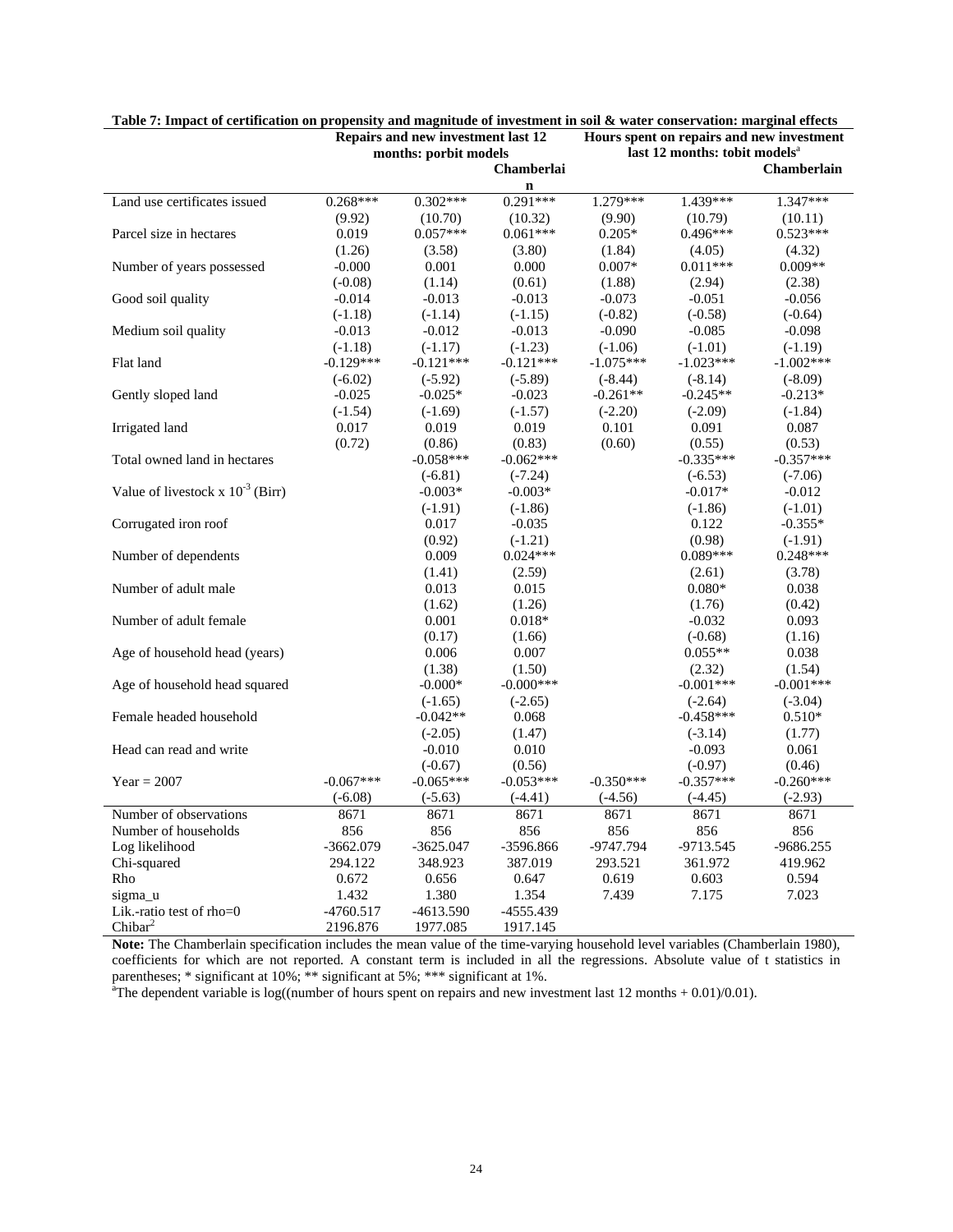| <b>Rented-in</b><br><b>Rented-out</b><br><b>Chamberlain</b><br><b>Chamberlain</b><br>Land use certificates issued<br>$0.097*$<br>$0.134**$<br>$0.126**$<br>$-0.002$<br>$-0.014$<br>$-0.010$<br>(1.82)<br>(2.35)<br>(2.38)<br>$(-0.04)$<br>$(-0.32)$<br>$(-0.23)$<br>Total owned land in hectares<br>$0.062***$<br>$0.065***$<br>$0.055***$<br>$-0.099***$<br>$-0.103***$<br>$-0.091***$ |  |
|-----------------------------------------------------------------------------------------------------------------------------------------------------------------------------------------------------------------------------------------------------------------------------------------------------------------------------------------------------------------------------------------|--|
|                                                                                                                                                                                                                                                                                                                                                                                         |  |
|                                                                                                                                                                                                                                                                                                                                                                                         |  |
|                                                                                                                                                                                                                                                                                                                                                                                         |  |
|                                                                                                                                                                                                                                                                                                                                                                                         |  |
|                                                                                                                                                                                                                                                                                                                                                                                         |  |
| (4.98)<br>(5.30)<br>(4.77)<br>$(-5.75)$<br>$(-5.88)$<br>$(-5.81)$                                                                                                                                                                                                                                                                                                                       |  |
| Share of good quality land<br>$-0.001$<br>$-0.016$<br>$-0.032$<br>$-0.061$<br>$-0.050$<br>$-0.053$                                                                                                                                                                                                                                                                                      |  |
| $(-0.03)$<br>$(-0.37)$<br>$(-0.74)$<br>$(-1.34)$<br>$(-1.14)$<br>$(-1.19)$                                                                                                                                                                                                                                                                                                              |  |
| Number of dependents<br>$-0.007$<br>$-0.006$<br>0.001<br>0.016<br>$-0.029$<br>$-0.019$                                                                                                                                                                                                                                                                                                  |  |
| $(-0.66)$<br>$(-0.25)$<br>(0.04)<br>(1.31)<br>$(-1.17)$<br>$(-0.79)$                                                                                                                                                                                                                                                                                                                    |  |
| Number of adult male<br>$-0.025$<br>$-0.028$<br>$-0.031$<br>$-0.010$<br>$-0.061*$<br>$-0.044$                                                                                                                                                                                                                                                                                           |  |
| $(-0.87)$<br>$(-1.63)$<br>$(-0.78)$<br>$(-0.62)$<br>$(-1.71)$<br>$(-1.24)$                                                                                                                                                                                                                                                                                                              |  |
| Number of adult female<br>0.006<br>0.021<br>$-0.001$<br>$-0.015$<br>$-0.009$<br>0.024                                                                                                                                                                                                                                                                                                   |  |
| (1.48)<br>(0.19)<br>(0.68)<br>$(-0.05)$<br>$(-0.49)$<br>$(-0.27)$                                                                                                                                                                                                                                                                                                                       |  |
| $-0.181***$<br>$0.077***$<br>0.089***<br>Number of oxen<br>$-0.080***$<br>$-0.086***$<br>$0.134***$                                                                                                                                                                                                                                                                                     |  |
| $(-9.93)$<br>$(-3.54)$<br>$(-3.87)$<br>(3.39)<br>(3.91)<br>(7.76)                                                                                                                                                                                                                                                                                                                       |  |
| Value of other animals x $10^{-3}$ (Birr)<br>$-0.018**$<br>0.003<br>$0.014***$<br>0.011<br>0.008<br>$-0.002$                                                                                                                                                                                                                                                                            |  |
| $(-2.50)$<br>(0.35)<br>(1.61)<br>$(-0.24)$<br>(2.65)<br>(1.01)                                                                                                                                                                                                                                                                                                                          |  |
| Roof corrugated iron sheet<br>$-0.078$<br>$0.113***$<br>$0.104**$<br>$0.114**$<br>$-0.088**$<br>$-0.057$                                                                                                                                                                                                                                                                                |  |
| $(-2.00)$<br>$(-0.87)$<br>$(-1.17)$<br>(2.10)<br>(3.24)<br>(2.15)                                                                                                                                                                                                                                                                                                                       |  |
| Age of household head (years)<br>$-0.005$<br>$-0.012*$<br>$-0.011*$<br>$-0.001$<br>0.004<br>0.007                                                                                                                                                                                                                                                                                       |  |
| $(-0.75)$<br>$(-1.69)$<br>$(-1.65)$<br>$(-0.15)$<br>(0.41)<br>(0.85)                                                                                                                                                                                                                                                                                                                    |  |
| Age of household head squared<br>$0.000*$<br>$0.000*$<br>$0.000*$<br>$-0.000$<br>0.000<br>$-0.000$                                                                                                                                                                                                                                                                                      |  |
| (1.70)<br>(1.72)<br>(1.69)<br>$(-0.92)$<br>(0.02)<br>$(-0.52)$                                                                                                                                                                                                                                                                                                                          |  |
| Female headed household<br>$0.373***$<br>$-0.204***$<br>$-0.177***$<br>0.143<br>$0.225**$<br>$-0.148**$                                                                                                                                                                                                                                                                                 |  |
| (5.87)<br>(1.39)<br>$(-7.70)$<br>(2.19)<br>$(-2.53)$<br>$(-2.61)$                                                                                                                                                                                                                                                                                                                       |  |
| $0.067*$<br>0.019<br>Household head can read and write<br>0.082<br>0.090<br>$-0.019$<br>0.038                                                                                                                                                                                                                                                                                           |  |
|                                                                                                                                                                                                                                                                                                                                                                                         |  |
| (0.37)<br>(1.81)<br>(1.41)<br>(1.54)<br>$(-0.57)$<br>(0.74)                                                                                                                                                                                                                                                                                                                             |  |
| $0.124***$<br>Initial year participation as landlord                                                                                                                                                                                                                                                                                                                                    |  |
| (2.83)                                                                                                                                                                                                                                                                                                                                                                                  |  |
| $0.332***$<br>Lagged participation as landlord                                                                                                                                                                                                                                                                                                                                          |  |
| (7.51)                                                                                                                                                                                                                                                                                                                                                                                  |  |
| $0.174***$<br>Initial year participation as tenant                                                                                                                                                                                                                                                                                                                                      |  |
| (5.30)                                                                                                                                                                                                                                                                                                                                                                                  |  |
| $0.273***$<br>Lagged participation as tenant                                                                                                                                                                                                                                                                                                                                            |  |
| (7.44)                                                                                                                                                                                                                                                                                                                                                                                  |  |
| $0.086***$<br>$0.067**$<br>0.032<br>$0.163***$<br>$0.171***$<br>$Year = 2007$<br>$0.163***$                                                                                                                                                                                                                                                                                             |  |
| (0.90)<br>(2.74)<br>(2.09)<br>(5.09)<br>(4.76)<br>(4.65)                                                                                                                                                                                                                                                                                                                                |  |
| Number of observations<br>1424<br>1302<br>1424<br>1424<br>1424<br>1302                                                                                                                                                                                                                                                                                                                  |  |
| Number of households<br>736<br>736<br>736<br>736<br>736<br>736                                                                                                                                                                                                                                                                                                                          |  |
| $-579.050$<br>$-554.254$<br>$-462.474$<br>$-657.789$<br>$-645.424$<br>$-553.642$<br>Log lik.                                                                                                                                                                                                                                                                                            |  |
| 212.860<br>408.046<br>160.423<br>348.339<br>Chi-squared<br>231.821<br>157.457                                                                                                                                                                                                                                                                                                           |  |
| 0.395<br>0.502<br>0.502<br>Rho<br>0.424<br>0.038<br>0.038                                                                                                                                                                                                                                                                                                                               |  |
| 0.807<br>0.857<br>0.199<br>1.003<br>1.005<br>0.200<br>sigma u                                                                                                                                                                                                                                                                                                                           |  |
| Lik.-ratio test of rho=0<br>$-591.925$<br>$-568.202$<br>$-461.949$<br>$-680.949$<br>$-668.285$<br>$-553.291$                                                                                                                                                                                                                                                                            |  |
| 0.701<br>Chibar <sub>2</sub><br>25.749<br>27.896<br>1.050<br>46.319<br>45.722                                                                                                                                                                                                                                                                                                           |  |

|  |  |  |  | Table 8: Certification impact on rental market participation: marginal effects from probit models |
|--|--|--|--|---------------------------------------------------------------------------------------------------|
|--|--|--|--|---------------------------------------------------------------------------------------------------|

**Note:** The Chamberlain specification includes the mean value of the time-varying household level variables (Chamberlain 1980), but not reported. A constant term is included in all the regressions. Absolute value of t statistics in parentheses; \* significant at 10%; \*\* significant at 5%; \*\*\* significant at 1%.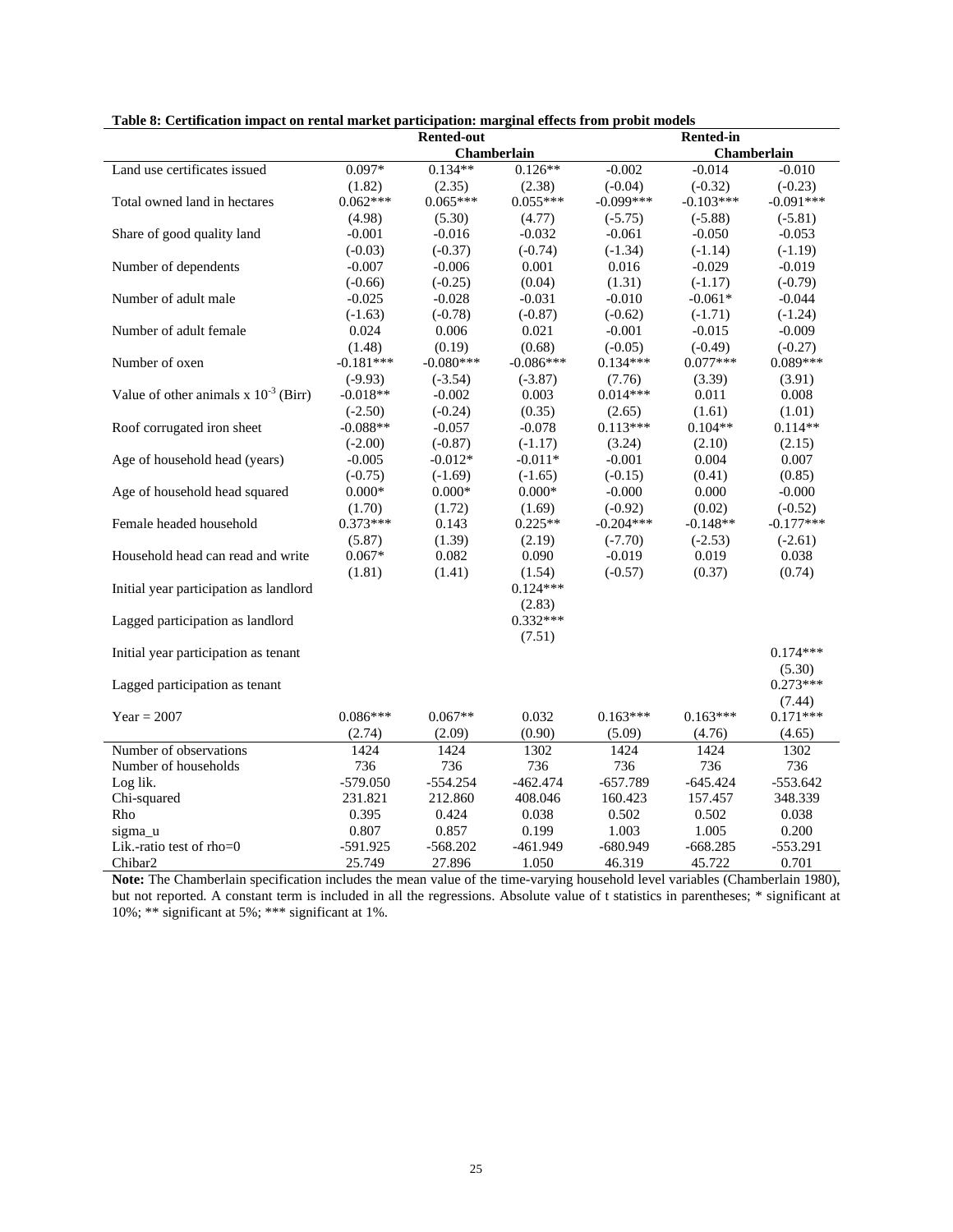|                                           | Land rented-out |                    |             | Land rented-in |                    |             |
|-------------------------------------------|-----------------|--------------------|-------------|----------------|--------------------|-------------|
|                                           |                 | <b>Chamberlain</b> |             |                | <b>Chamberlain</b> |             |
| Land use certificates issued              | $0.073**$       | $0.088***$         | $0.092***$  | 0.016          | 0.007              | 0.020       |
|                                           | (2.30)          | (2.77)             | (2.83)      | (0.65)         | (0.29)             | (0.78)      |
| Total owned land in hectares              | $0.086***$      | $0.086***$         | $0.074***$  | $-0.059***$    | $-0.061***$        | $-0.051***$ |
|                                           | (10.88)         | (11.07)            | (9.54)      | $(-6.24)$      | $(-6.48)$          | $(-5.45)$   |
| Share of good quality land                | 0.022           | 0.013              | $-0.002$    | 0.003          | 0.008              | 0.006       |
|                                           | (0.82)          | (0.50)             | $(-0.09)$   | (0.10)         | (0.31)             | (0.25)      |
| Number of dependents                      | $-0.010$        | $-0.002$           | $-0.003$    | 0.008          | $-0.013$           | $-0.017$    |
|                                           | $(-1.32)$       | $(-0.10)$          | $(-0.23)$   | (1.14)         | $(-0.96)$          | $(-1.25)$   |
| Number of adult male                      | $-0.013$        | $-0.016$           | $-0.027$    | $-0.000$       | $-0.041**$         | $-0.039*$   |
|                                           | $(-1.33)$       | $(-0.70)$          | $(-1.18)$   | $(-0.03)$      | $(-2.00)$          | $(-1.88)$   |
| Number of adult female                    | 0.016           | 0.008              | 0.016       | $-0.001$       | $-0.004$           | $-0.003$    |
|                                           | (1.53)          | (0.41)             | (0.83)      | $(-0.10)$      | $(-0.20)$          | $(-0.17)$   |
| Number of oxen                            | $-0.152***$     | $-0.094***$        | $-0.095***$ | $0.075***$     | $0.041***$         | $0.044***$  |
|                                           | $(-13.29)$      | $(-6.24)$          | $(-6.30)$   | (8.56)         | (3.29)             | (3.34)      |
| Value of other animals x $10^{-3}$ (Birr) | $-0.013***$     | $-0.003$           | 0.003       | $0.011***$     | $0.009**$          | 0.006       |
|                                           | $(-2.69)$       | $(-0.50)$          | (0.52)      | (3.71)         | (2.10)             | (1.37)      |
| Roof corrugated iron sheet                | $-0.055**$      | $-0.054$           | $-0.061$    | $0.069***$     | $0.063*$           | $0.073**$   |
|                                           | $(-2.15)$       | $(-1.38)$          | $(-1.50)$   | (2.88)         | (1.83)             | (2.18)      |
| Age of household head (years)             | $-0.006$        | $-0.009**$         | $-0.008*$   | $-0.002$       | 0.001              | 0.002       |
|                                           | $(-1.40)$       | $(-2.29)$          | $(-1.79)$   | $(-0.43)$      | (0.24)             | (0.47)      |
| Age of household head squared             | $0.000***$      | $0.000**$          | $0.000**$   | $-0.000$       | 0.000              | $-0.000$    |
|                                           | (2.61)          | (2.32)             | (1.99)      | $(-0.67)$      | (0.34)             | $(-0.04)$   |
| Female headed household                   | $0.191***$      | 0.076              | $0.096*$    | $-0.166***$    | $-0.119**$         | $-0.122**$  |
|                                           | (5.47)          | (1.42)             | (1.68)      | $(-6.41)$      | $(-2.36)$          | $(-2.47)$   |
| Household head can read and write         | $0.051**$       | $0.063*$           | $0.088**$   | $-0.002$       | 0.002              | 0.016       |
|                                           | (2.10)          | (1.69)             | (2.25)      | $(-0.13)$      | (0.08)             | (0.51)      |
| Initial value of rented-out land in ha    |                 |                    | 0.035       |                |                    |             |
|                                           |                 |                    | (1.57)      |                |                    |             |
| Lag of rented-out land in hectares        |                 |                    | $0.082***$  |                |                    |             |
|                                           |                 |                    | (3.48)      |                |                    |             |
| Initial value of rented-in land in ha     |                 |                    |             |                |                    | $0.112***$  |
|                                           |                 |                    |             |                |                    | (6.34)      |
| Lag of rented-in land in hectares         |                 |                    |             |                |                    | $0.137***$  |
|                                           |                 |                    |             |                |                    | (8.37)      |
| $Year = 2007$                             | $0.052***$      | $0.047**$          | $0.039*$    | $0.078***$     | $0.082***$         | $0.077***$  |
|                                           | (2.61)          | (2.34)             | (1.81)      | (4.23)         | (4.13)             | (3.50)      |
| Number of observations                    | 1424            | 1424               | 1302        | 1424           | 1424               | 1302        |
| Number of households                      | 736             | 736                | 736         | 736            | 736                | 736         |
| Log lik.                                  | -980.509        | $-960.667$         | $-819.983$  | $-1001.082$    | $-987.542$         | $-863.362$  |
| Chi-squared                               | 481.280         | 523.044            | 538.654     | 306.883        | 329.675            | 442.059     |
| Rho                                       | 0.307           | 0.326              | 0.188       | 0.283          | 0.289              | 0.000       |
| sigma u                                   | 0.600           | 0.606              | 0.442       | 0.507          | 0.506              | 0.000       |

**Note:** The Chamberlain specification includes the mean value of the time-varying household level variables (Chamberlain 1980), but not reported. A constant term is included in all the regressions. Absolute value of t statistics in parentheses; \* significant at 10%; \*\* significant at 5%; \*\*\* significant at 1%.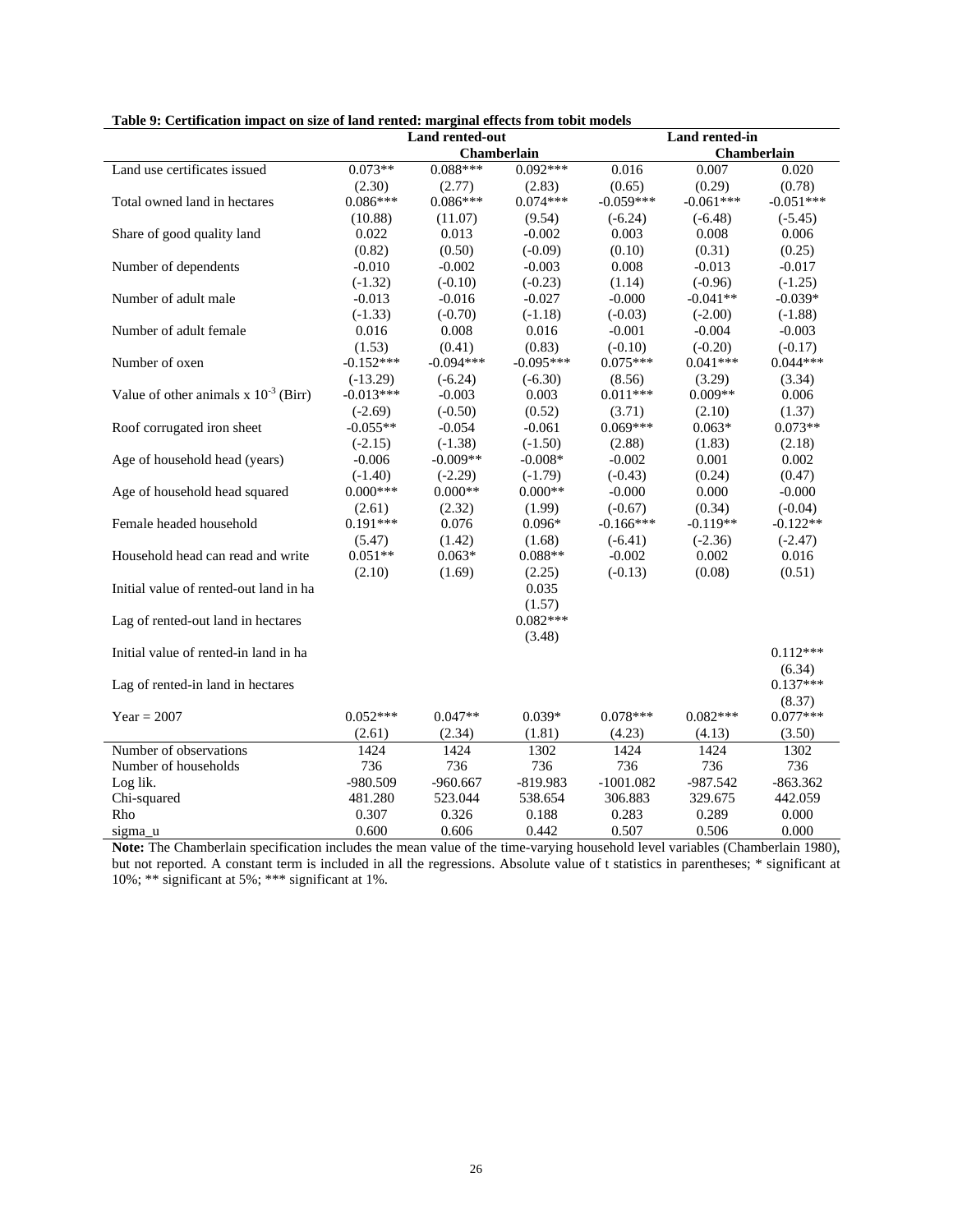| террения шок 1. Determinance от такее от сгор операт. посветоке нясе светника | Value of crop output (log) |
|-------------------------------------------------------------------------------|----------------------------|
| Plot has soil and water conservation structures                               | $0.091***$                 |
|                                                                               | (5.60)                     |
| Plot size (hectares)                                                          | $0.276***$                 |
|                                                                               | (23.56)                    |
| Male adult labor (days)                                                       | $0.334***$                 |
| Female adult labor (days)                                                     | (21.84)<br>$-0.001$        |
|                                                                               | (0.09)                     |
| Hired labor (days)                                                            | 0.023                      |
|                                                                               | (1.16)                     |
| Oxen (days)                                                                   | $0.128***$                 |
|                                                                               | (10.96)                    |
| Chemical fertilizer (kg)                                                      | $0.155***$                 |
|                                                                               | (14.54)                    |
| Manure (kg)                                                                   | $0.027**$                  |
|                                                                               | (2.27)                     |
| Dummy female family labor <sup>a</sup>                                        | $-0.011$                   |
|                                                                               | (0.31)                     |
| Dummy hired labor <sup>a</sup>                                                | $-0.087**$                 |
|                                                                               | (2.33)                     |
| Dummy chemical fertilizer <sup>a</sup>                                        | $0.125***$                 |
|                                                                               | (3.40)                     |
| Dummy manure <sup>a</sup>                                                     | $0.213***$                 |
|                                                                               | (2.92)                     |
| Number of year possessed                                                      | $-0.000$                   |
|                                                                               | (0.02)<br>$0.185***$       |
| Good soil quality                                                             |                            |
| Medium soil quality                                                           | (9.55)<br>$0.110***$       |
|                                                                               | (6.12)                     |
| Flat land                                                                     | 0.031                      |
|                                                                               | (0.97)                     |
| Gently sloped land                                                            | $0.055*$                   |
|                                                                               | (1.70)                     |
| Irrigated land                                                                | $0.138***$                 |
|                                                                               | (3.47)                     |
| $Year = 2002$                                                                 | $-0.884***$                |
|                                                                               | (42.02)                    |
| $Year = 2004$                                                                 | $0.383***$                 |
|                                                                               | (18.25)                    |
| Year = $2007$                                                                 | $0.671***$                 |
|                                                                               | (32.09)                    |
| Constant                                                                      | 4.259***                   |
| Number of observations                                                        | (40.46)<br>11689           |
| Number of households                                                          | 844                        |
| $R^2$                                                                         | 0.554                      |
|                                                                               |                            |

| Appendix table 1: Determinants of value of crop output: household fixed effect estimates |  |
|------------------------------------------------------------------------------------------|--|
|------------------------------------------------------------------------------------------|--|

**Note:** Absolute value of t statistics in parentheses; \* significant at  $10\%$ ; \*\* significant at  $5\%$ ; \*\*\* significant at  $1\%$ .<br><sup>a</sup>The value of the dummy is 1 if the input is not used, and the value is 0 if the input i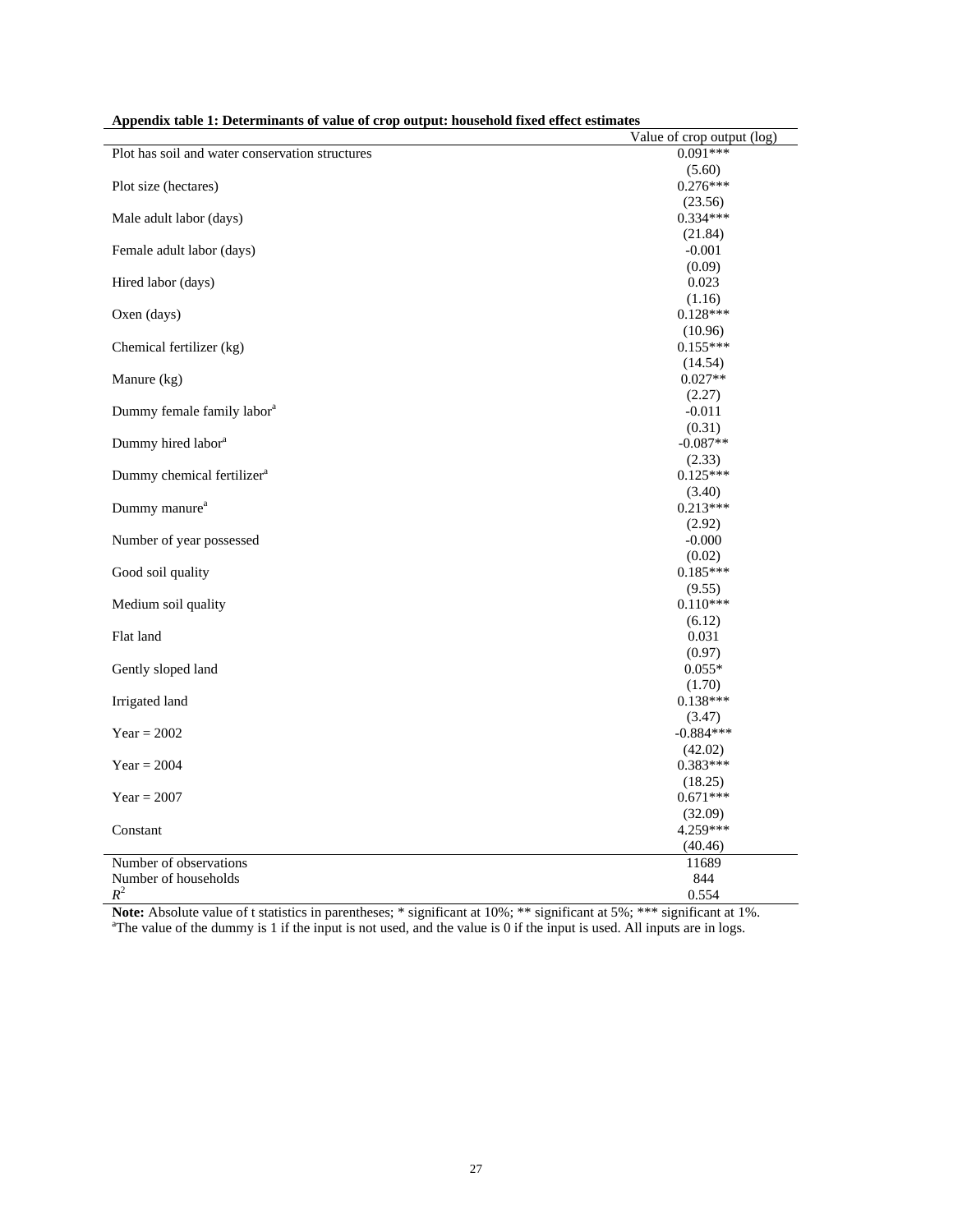#### **References**

Adal, Y. 2005. "Rural women's access to land in Ethiopia." . Addis Ababa: Forum for Social Studies.

Adal, Y. 2008. "Rural Land Certification in Ethiopia." Working Paper. Addis Ababa: Institute of Development Research.

Bandiera, O. 2007. "Land Tenure, Investment Incentives, and the Choice of Techniques: Evidence from Nicaragua." *World Bank Economic Review 21* (3): 487-508.

Besley, T. 1995. "Property Rights and Investment Incentives: Theory and Evidence from Ghana." *Journal of Political Economy 103* (5): 903-37.

Besley, T. and M. Ghatak. 2008. "Creating Collateral: The de Soto Effect and the Political Economy of Legal Reform." Working Paper. London: London School of Economics.

Bliss, C. J. and N. H. Stern. 1982. *Palanpur: The Economy of an Indian Village*. Oxford: Clarendon Press.

Boucher, S., M. R. Carter and C. Guirkinger. 2008. "Risk rationing and wealth effects in credit markets: Theory and implications for agricultural development." *American Journal of Agricultural Economics 90* (2): 409-23.

Bromley, D. W. 2008. "Formalizing property relations in the developing world: The wrong prescription for the wrong malady." *Land Use Policy forthcoming*.

Bruce, J. W. and S. E. Migot-Adholla. 1994. *Searching for land tenure security in Africa*. Dubuque, IA: Kendall/Hunt Publishers.

Burns, T. A. 2007. "Land Administration: Indicators of success and future challenges." Agriculture & Rural Development Department. Washington: World Bank.

Carter, M. R. and P. Olinto. 2003. "Getting Institutions "Right" for Whom? Credit Constraints and the Impact of Property Rights on the Quantity and Composition of Investment." *American Journal of Agricultural Economics 85* (1): 173-86.

Chamberlain, G. 1980. "Analysis of Covariance with Qualitative Data." *Review of Economic Studies 47* 225-38.

de Soto, H. 2000. *The Mystery of Capital: Why Capitalism Triumphs in the West and Fails Everywhere else* New York: Basic Books.

Deininger, K., D. A. Ali and T. Alemu. 2008a. "Assessing the Functioning of Land Rental Markets in Ethiopia." *Economic Development and Cultural Change 57* (1): 67-101.

Deininger, K., D. Ayalew, S. Holden and J. Zevenbergen. 2008b. "Rural land certification in Ethiopia: Process, initial impact, and implications for other African countries." *World Development forthcoming*.

Deininger, K. and J. S. Chamorro. 2004. "Investment and Income Effects of Land Regularization: The Case of Nicaragua." *Agricultural Economics 30* (2): 101-16.

Deininger, K. and S. Jin. 2006. "Tenure Security and Land-Related Investment: Evidence from Ethiopia." *European Economic Review 50* (5): 1245-77.

Deininger, K. and S. Jin. 2008. "Securing property rights in transition: Lessons from implementation of China's rural land contracting law." *Journal of Economic Behavior & Organization forthcoming*.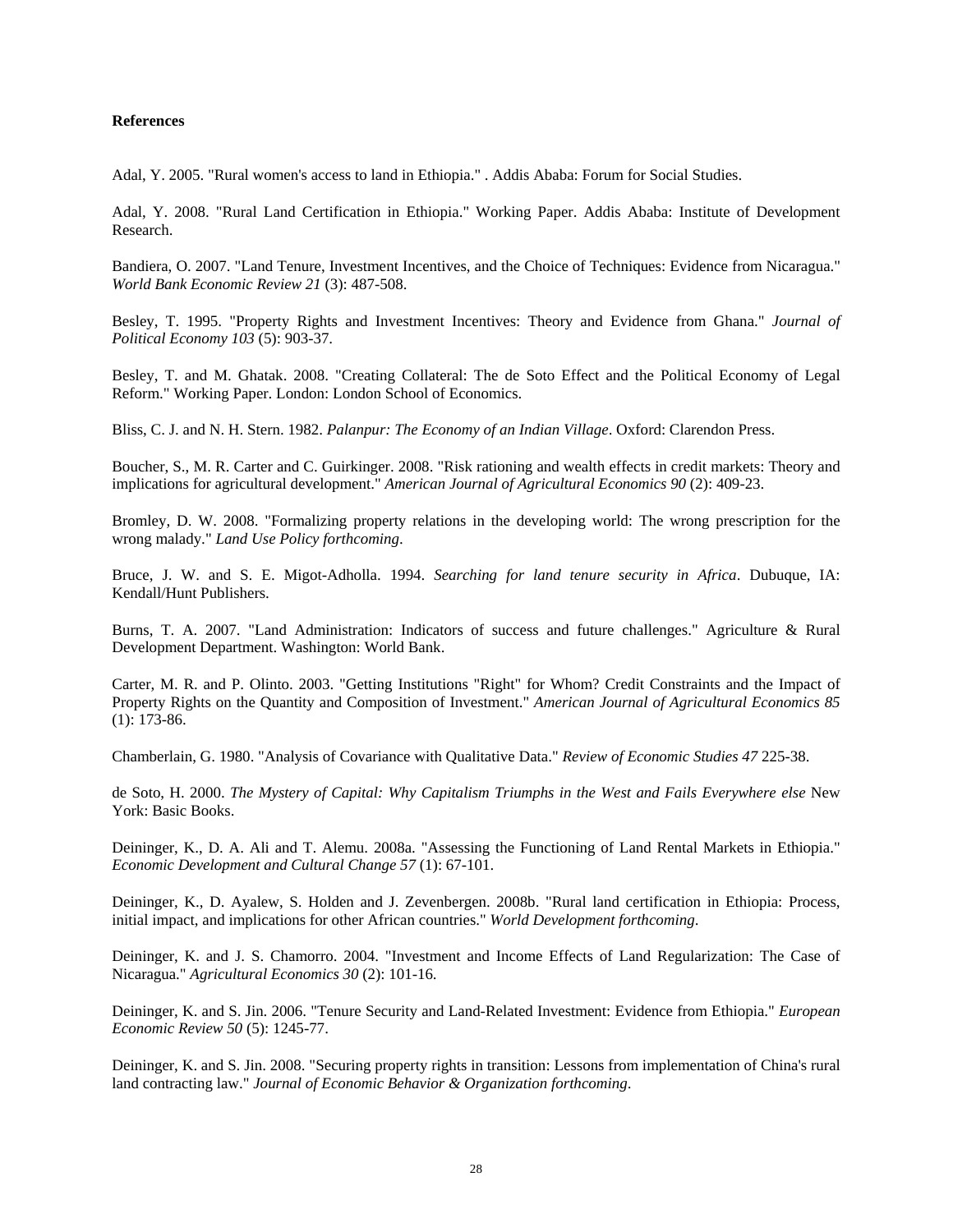Do, Q. T. and L. Iyer. 2008. "Land Titling and Rural Transition in Vietnam." *Economic Development and Cultural Change 56* (3): 531-79.

Easterly, W. 2008. "Institutions: Top down or bottom up?" *American Economic Review, Papers and Proceedings 98*  $(2): 95-9.$ 

Ege, S. 1997. "The Promised Land: The Amhara Land Redistribution of 1997." SMU-rapport 5/97. Dragvoll, Norway: Norwegian University of Science and Technology, Centre for Environment and Development.

Feder, G., Y. Chalamwong, T. Onchan and C. Hongladarom. 1988. *Land Policies and Farm Productivity in Thailand*. Baltimore and London: Johns Hopkins University Press.

Field, A. J., E. Field, and M. Torero. 2006. "Property rights and crop choice in rural Peru, 1994-2004." MTID Discussion Paper 100. Washington, DC: International Food Policy Research Institute.

Field, E. 2005. "Property Rights and Investment in Urban Slums." *Journal of the European Economic Association 3* (2-3): 279-90.

Field, E. 2007. "Entitled to Work: Urban Property Rights and Labor Supply in Peru." *Quarterly Journal of Economics 122* (4): 1561-602.

Field, E. and M. Torero. 2006. "Do Property Titles Increase Credit Access Among the Urban Poor? Evidence from a Nationwide Titling Program."

Field, E. M. 2003. "Fertility responses to land titling: The roles of ownership security and the distribution of household assets." . Cambridge MA: Harvard University.

Fort, R. 2007. *Property rights after market liberalization reforms: land titling and investments in rural Peru*. Wageningen, NL: University of Wageningen.

Galiani, S. and E. Schargrodsky. 2004. "Effects of Land Titling on Child Health." *Economics and Human Biology 2* (3): 353-72.

Galiani, S. and E. Schargrodsky. 2005. "Property Rights for the Poor: Effects of Land Titling." Documento de Trabajo 06/2005. Buenos Aires: Universidad Torcuato Di Tella, Centro de Investigacion en Finanzas.

Gebre, A. and Z. Keneaa. 2008. "Situational assessment on land dispute resolution in four regional states of Ethiopia (Amhara, Tigray, Oromia, and SNNPR)." Study Report submitted to the Ethiopia land tenure and administration program (ELTAP). Addis Ababa: University of Addis Ababa.

Goldstein, M. and C. Udry. 2006. "The profits of power: Land rights and agricultural investment in Ghana." Economic Growth Center Working Paper 929. New Haven, CT: Yale University.

Holden, S., K. Deininger, and H. Ghebru. 2008. "Low-cost land certification and land rental market participation in Tigray, Ethiopia." Working Paper. Aas, Norway: Norwegian University of Life Sciences.

Jacoby, H. and B. Minten. 2007. "Is land titling in Sub-Saharan Africa cost effective? Evidence from Madagascar." *World Bank Economic Review 21* (3): 461-85.

Jacoby, H. G., G. Li and S. Rozelle. 2002. "Hazards of Expropriation: Tenure Insecurity and Investment in Rural China." *American Economic Review 92* (5): 1420-47.

Joireman, S. F. 2008. "The mystery of capital formation in Sub-Saharan Africa: women, property rights and customary law." *World Development forthcoming*.